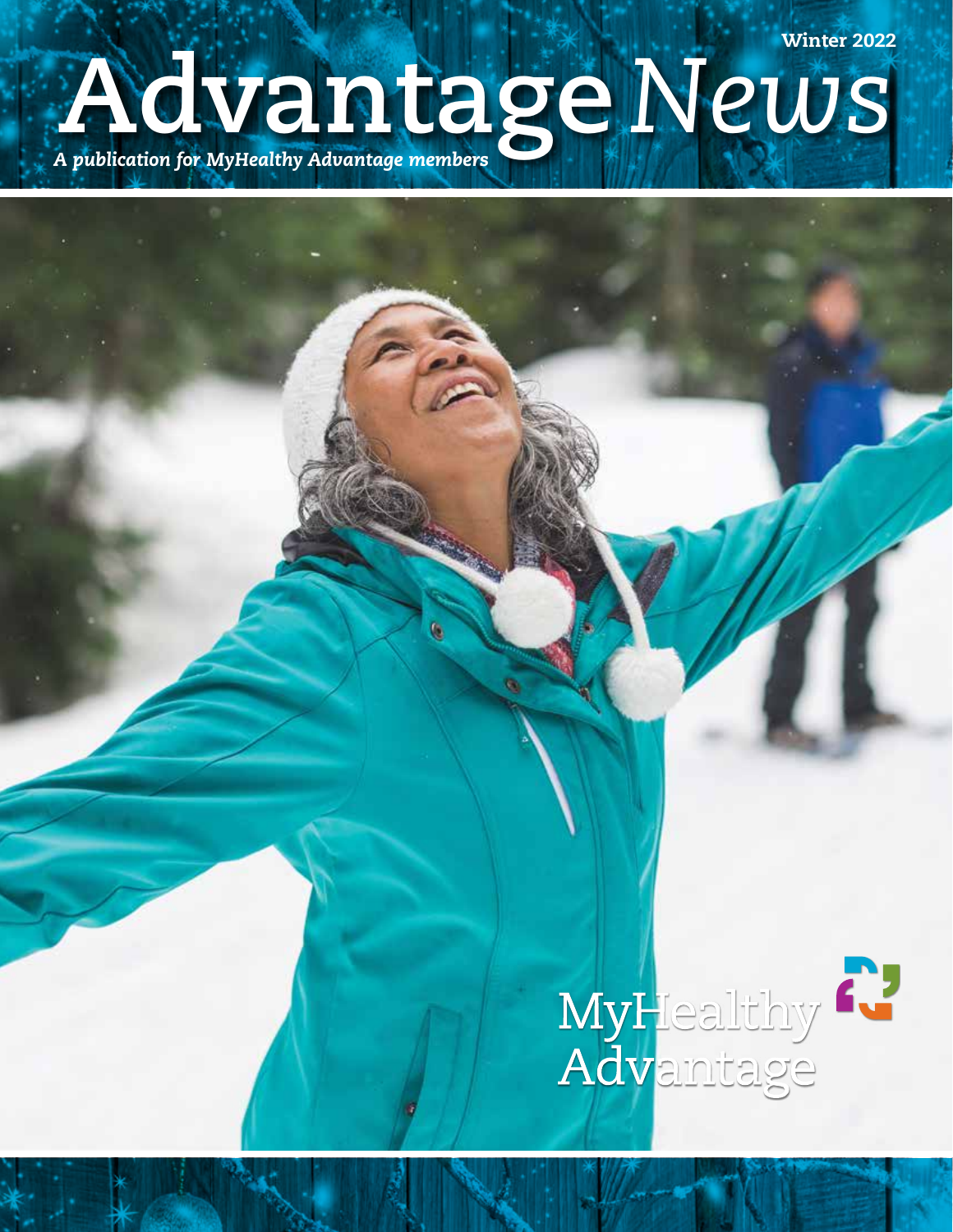

Center for Healthy Aging

*MyHealthy Advantage* is a Hartford HealthCare Center for Healthy Aging club membership program dedicated to the health and wellness of area residents 55 and above, at no charge. Participants can take advantage of offerings at a discounted rate or at no charge at all.

If you are interested in becoming a *MyHealthy Advantage* member, or are a merchant interested in offering a discount to our members, please visit hhcseniorservices.org. Or, provide your name, address and phone number (and discount if you are a merchant) by contacting:

Hartford HealthCare Senior Services Attn: MyHealthy Advantage Coordinator

80 Meriden Avenue Southington, CT 06489 860.378.1268 Bonnie.Tormay@hhchealth.org **Editor** Erika Stinson

**Graphic Design** Hartford HealthCare Planning and Marketing

#### **Contributing Writers**

Nancy Becker Kaitlin Cuas Ken Harrison Leaja Johnson Marc Levesque Maquita Sellers Rachna Valvani, MD

**Events Coordinator** Bonnie Tormay

**Photography** Rusty Kimball

#### **HHCSeniorServices.org**

### **How to reach us**

**8** *Hartford HealthCare Senior Services, along with other Hartford HealthCare Partners, offer programs and services to keep you well.*

*contents*

Keeping Families Connected in Our System of Care – 3

Care Management Corner:

Guide to Obituary Writing  $-5$ 

Merchant Discounts – 8

Summary of Life:

Noticing change after the holiday visits  $-4$ 

Special Programs and Events – 10

WINTER 2022

#### **Hartford HealthCare Center for Healthy Aging**

*HHC Center for Healthy Aging is a resource and assessment center for seniors and their families.*

*For a Center location near you: 1.877.424.4641* HHCCenterForHealthyAging.org

**Jerome Home / Arbor Rose**

Assisted living, memory care, short-term rehabilitation and long-term care **JeromeHome.org** 975 Corbin Avenue New Britain, CT 06052 **860.229.3707** \*affiliated with Hartford HealthCare

**Mulberry Gardens** Assisted living, memory care and adult day center **MulberryGardens.org** 58 Mulberry Street Plantsville, CT 06479 **860.276.1020**

**Southington Care Center** Short-term rehabilitation, long-term care and outpatient therapy **SouthingtonCare.org** 45 Meriden Avenue Southington, CT 06489 **860.621.9559**

**The Orchards at Southington** Independent and assisted living **SouthingtonOrchards.org** 34 Hobart Street Southington, CT 06489 **860.628.5656**

**Cedar Mountain Commons** Independent and assisted living **CedarMountainCommons.org** 3 John H. Stewart Drive Newington, CT 06111 **860.665.7901**

**Hartford HealthCare Independence at Home HHCIndependenceathome.org 1.888.863.2771**

**Jefferson House** Short-term rehabilitation, long-term care and outpatient therapy **JeffersonHouse.org** 1 John H. Stewart Drive Newington, CT 06111 **860.667.4453**

**Hartford HealthCare Rehabilitation Network HHCRehabNetwork.org** 181 Patricia M. Genova Drive Newington, CT 06111 **860.696.2500**

**Hartford HealthCare at Home HHCatHome.org 888.863.2771**







**Hartford Hospital Medical Group at Duncaster 860.380.5150**

**Other Hartford HealthCare Partners** Backus Hospital Charlotte Hungerford Hartford Hospital Hartford HealthCare Medical Group The Hospital of Central Connecticut The Institute of Living Integrated Care Partners MidState Medical Center Natchaug Hospital Rushford Windham Hospital St. Vincent's Medical Center **HartfordHealthCare.org**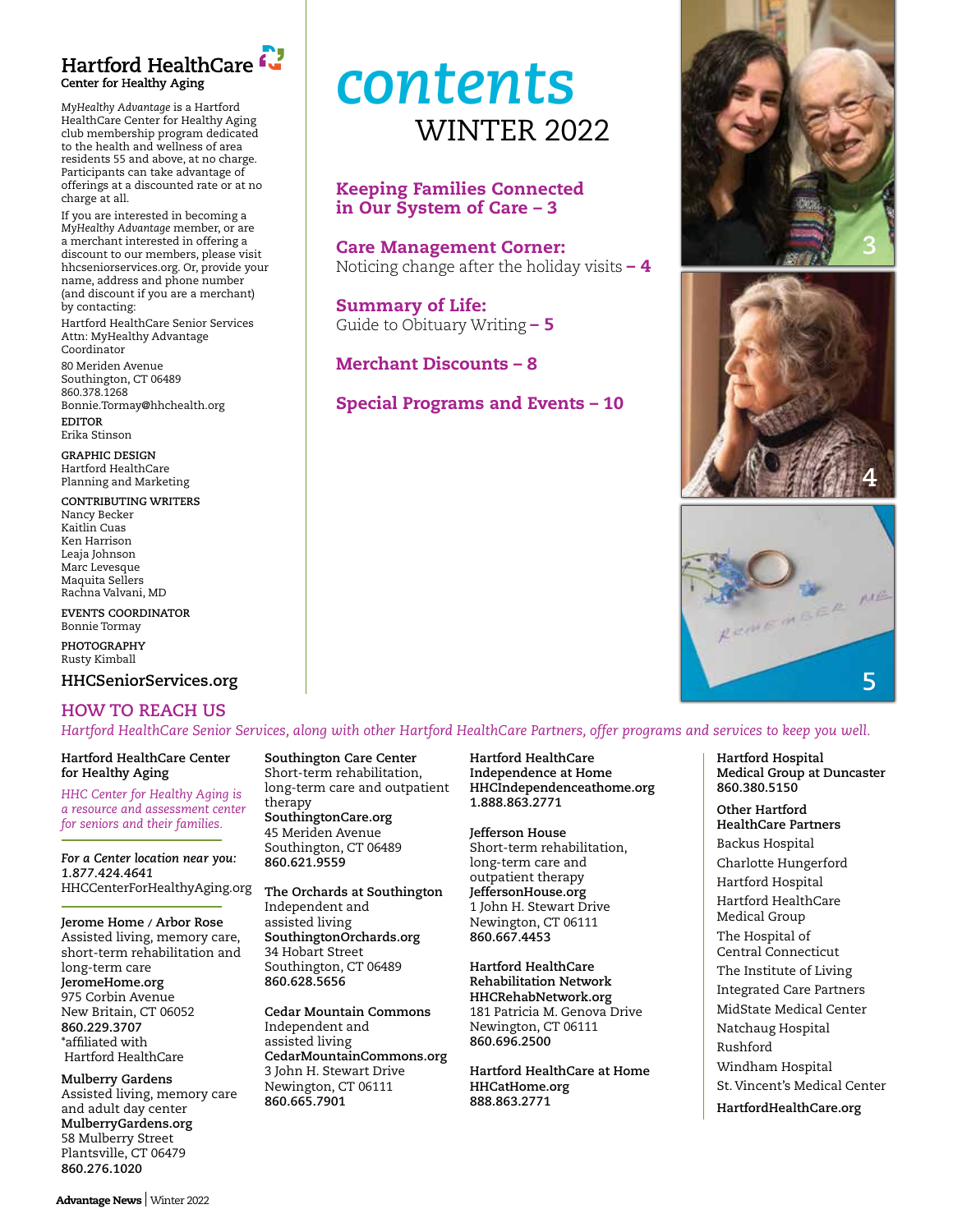

*Patient Jimmy Smith relies on clear vision to keep his business running.*

# **Precision toolmaker finds clarity in eye surgery**

Jimmy Smith was heading home early from a difficult day at work. The 64-year-old self-employed toolmaker couldn't see with the clarity he needed. The precision tools he makes are used to cut the seals on solenoid valves and there is no room for error or asymmetry when the accuracy needed is finer than a strand of hair. With clouded vision, he couldn't do the job, and he was disheartened at the thought of an early retirement.

When Smith saw his eye doctor years before, a minor cataract was detected. But during the summer, he noticed his eyesight was deteriorating. It was time for surgery and Smith looked forward to the idea of shedding the glasses he's worn on and off for twenty years.

Dr. Martin Edwards at the Hartford Hospital Eye Surgery Center in Newington performed Smith's surgery and implanted extended depth of vision lenses. The Johnson & Johnson Symphony lenses that Smith received provide close up and distance vision with no interruption in between.

Jimmy describes his experience at the surgery center as exceptional. "The entire staff was fabulous," he recounted. "Everybody seems to enjoy what they do. The anesthesiologist explained everything. Dr. Edwards outlined all the steps he'd be taking. It was a great experience from every angle."

Smith says the surgery not only restored his vision but enhanced his livelihood at work and at play.

"Without the surgery, I would have been forced into retirement. There are things I can do at work that I couldn't do before," he notes. "I'm very active with my ATV club and I also enjoy boating and snowmobiling. It sounds corny, but it was life changing. To not have glasses for the first time in 30 years is pretty exciting. It is beyond my expectations."

**For more information on the Eye Surgery Center, visit https://hartfordhospital.org/ locations/hartford-healthcare-surgerycenters/eye-surgery-center**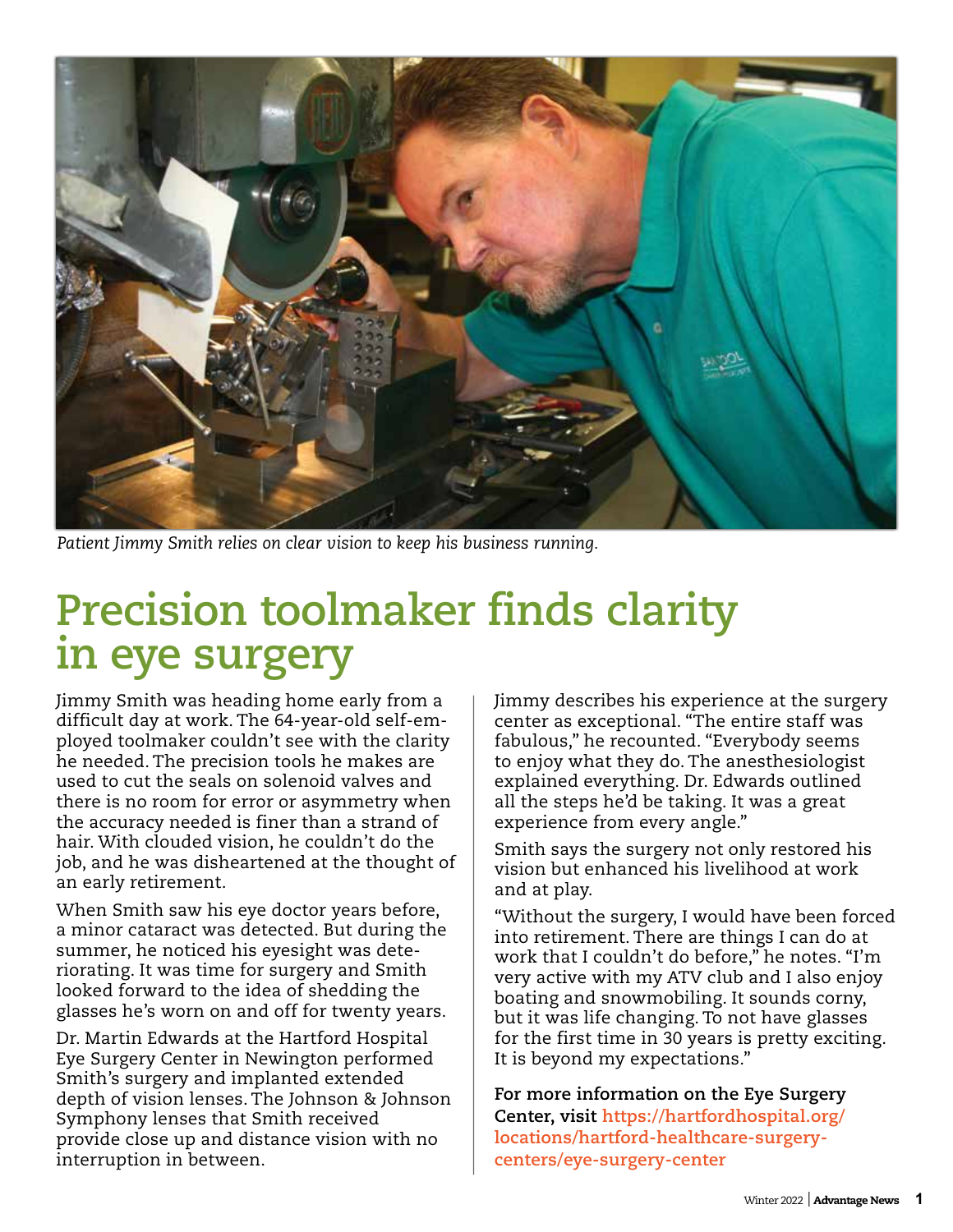

*Elinor and Grandma Beverly enjoy the living room at Cedar Mountain Commons.*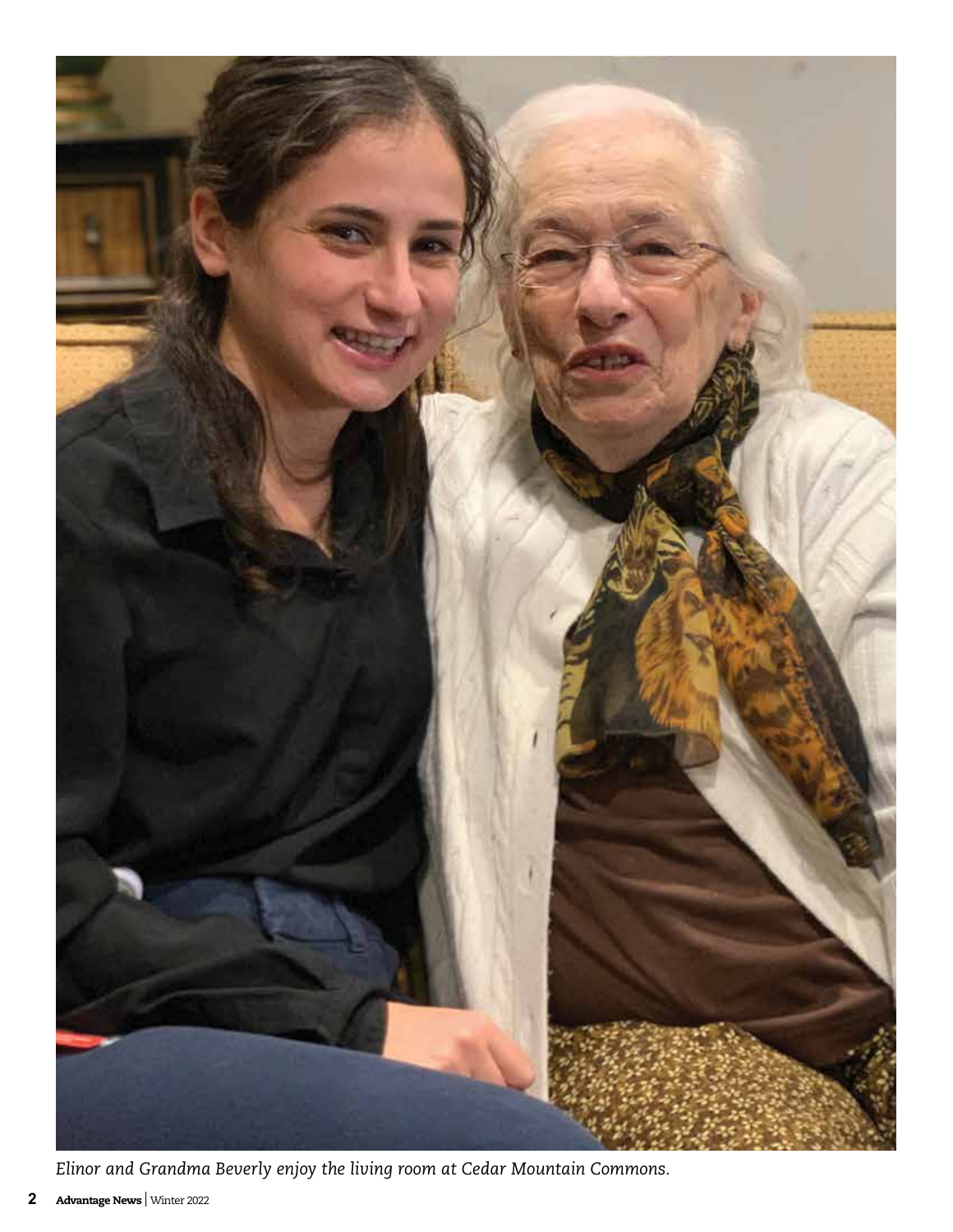

# **Keeping Families Connected in Our System of Care**

Colleagues at Hartford HealthCare often refer to the system as a "family" of healthcare facilities, service lines and business units. With more than 30,000 employees, however, there are many actual family members who work together under the Hartford HealthCare umbrella as well. Some of these family connections span several generations, as is the case with the Cohen family. One of the newest additions to the Hartford HealthCare family is Beverly Cohen. She recently moved into Cedar Mountain Commons, an independent and assisted living retirement community located in Newington, Connecticut that's part of Hartford HealthCare Senior Services division. Beverly's son is Dr. Jeffrey Cohen, the Executive Vice President and Chief Clinical Operating Officer for Hartford HealthCare and her granddaughter, Elinor Cohen, is a member of the HHC Media Relations and Marketing team.

"It's been a wonderful experience for her and we could not be happier with my mom's transition to Cedar Mountain Commons," said Dr. Cohen about his mother's experience since she moved in this past summer. "Living at a facility that is a part of the state's largest, most comprehensive healthcare system offers many advantages, including the peace of mind knowing that she can be seamlessly connected to any type of care she may need. More importantly, my mom has been welcomed in to a

warm and engaging community, made a lot of new friends and we know she's in great hands with the staff there."

Being connected to a trusted healthcare system is certainly an advantage, but for Beverly, she feels the sense of friendship, family and community she gets from living amongst her new friends at Cedar Mountain Commons is the best perk of all.

"Everyone here is so friendly and they all have such a positive attitude," Beverly, who will soon be celebrating her 90th birthday, said. "It's such a wonderful group of people and they have made me feel very welcome"

During a recent visit with her granddaughter Elinor, whose office in Newington is just up the driveway from Cedar Mountain Commons, Beverly reminded her that everyday should begin with a laugh because, she explained "laughter is the best medicine." Everyone in the Hartford HealthCare family would certainly agree with that.

*Cedar Mountain Commons, a member of Hartford HealthCare Senior Services, is a not for profit independent and assisted living community located at 3 John H. Stewart Drive in Newington. To learn more, visit http://cedarmountaincommons.org.*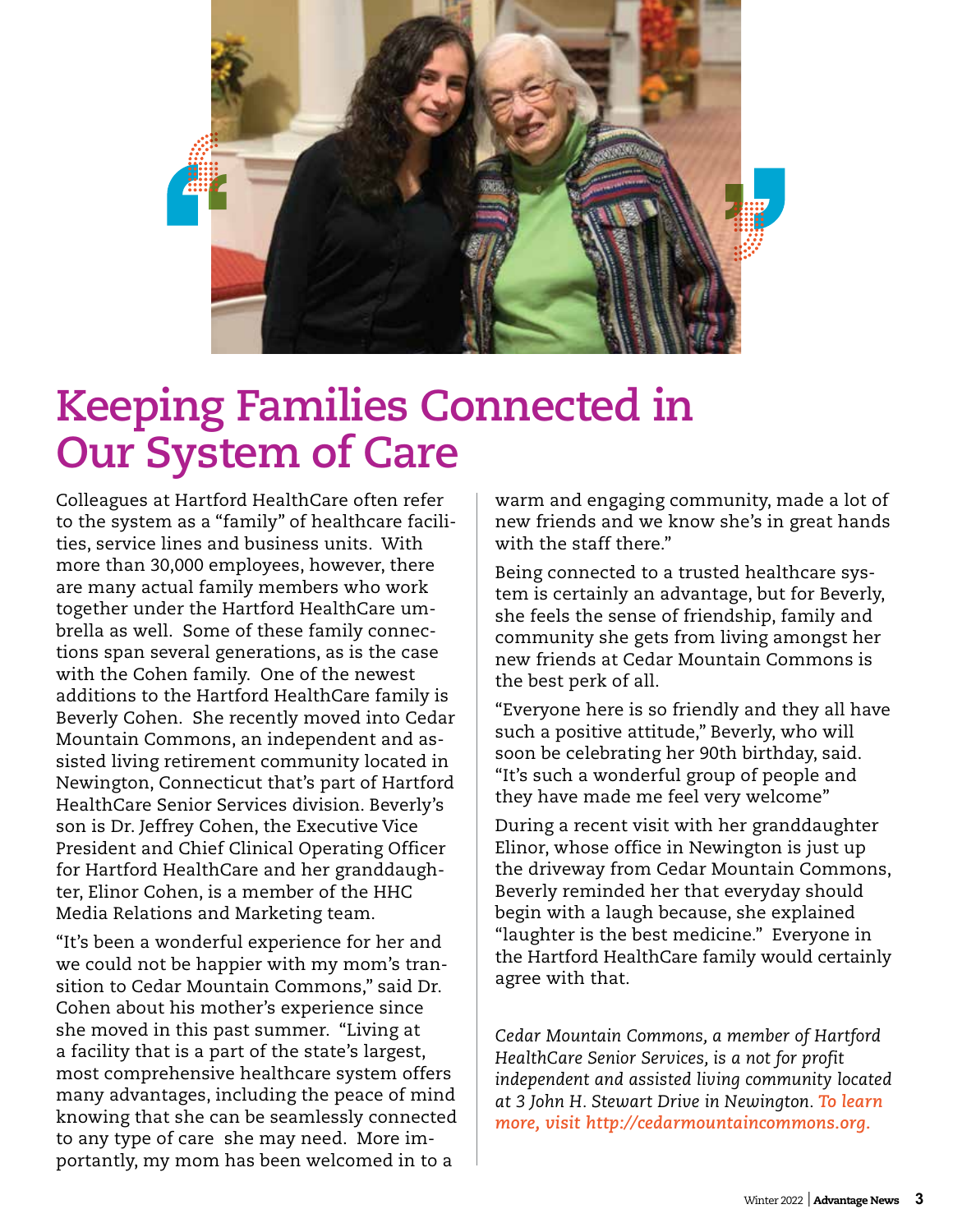# **Join An Amazing Group**



If you have not yet LIKED our Center for Healthy Aging Facebook page- now is the time! Join us live every Wednesday at 1:30pm. If you miss us earlier in the day, visit our page later on to view the recording.

# www.facebook.com/HHCHealthyAging

| <b>Date</b> | Time               | <b>Topic</b>                                                          |
|-------------|--------------------|-----------------------------------------------------------------------|
| Jan. 5      | 1:30 <sub>pm</sub> | Hartford HealthCare<br><b>Home Safety Solutions</b>                   |
| Jan. 12     | 1:30pm             | Celebrating equality<br>and health care access                        |
| Jan. 19     | 1:30pm             | Winter Wonderland -<br>Snow safety tips                               |
| Jan. 26     | 1:30pm             | Data Privacy Day - Protecting<br>your personal information            |
| Feb. 2      | 1:30pm             | Ground Hog's Day -<br>Breaking the routine                            |
| Feb. 9      | 1:30 <sub>pm</sub> | Valentine's Day -<br>Love & Wellness                                  |
| Feb. 16     | 1:30pm             | <b>Advanced Directives - How</b><br>to start the conversation         |
| Feb. 23     | 1:30pm             | American Heart Month -<br>What you need to know<br>about Heart health |
| Mar. 2      | 1:30pm             | International Women's Day -<br>Promoting healthy living               |
| Mar. 9      | 1:30pm             | Day light savings time -<br>How to prepare for the<br>adjustment      |
| Mar. 16     | 1:30pm             | St. Patrick's Day &<br>National Nutrition Month                       |
| Mar. 23     | 1:30pm             | Men's Health - Practicing<br>prevention                               |
| Mar. 30     | 1:30 <sub>pm</sub> | Getting to know the Center<br>for Healthy Aging - Spanish<br>edition  |

# HHCHealthyAging

**Are you caring for a loved one with dementia? For more support - join our private Hartford HealthCare Center for Healthy Aging Support Group by going to** https://www.facebook.com/ groups/HHCHealthyAging/about

# **Care Management Corner**



As many of us head home for the holidays, this is a time to spend with family, but also an opportunity to identify any support needs for our aging loved ones. If you do have concerns, you may be looking for somewhere to turn for guidance. A Geriatric Care Manager is a great resource to help navigate the healthcare and social systems and provide peace of mind to you when you'd like to be there, but can't. Whether you are assisting from a distance or trying to balance caregiving with your career or other responsibilities, a Geriatric Care Manager can help support you and your loved one.

Signs that a Geriatric Care Manager is needed to help support your loved one:

- Missed medical appointments
- Difficulty navigating the health care system
- Fewer groceries in the home than usual (or expired food)
- Missed medications or medications not refilled
- Lack of or decrease in personal hygiene
- Change in the home environment such as clutter, mail piling up, odors…

**Contact us to find out more:**  877.4AGING1 (877.424.4641) www.hhchealthyaging.org

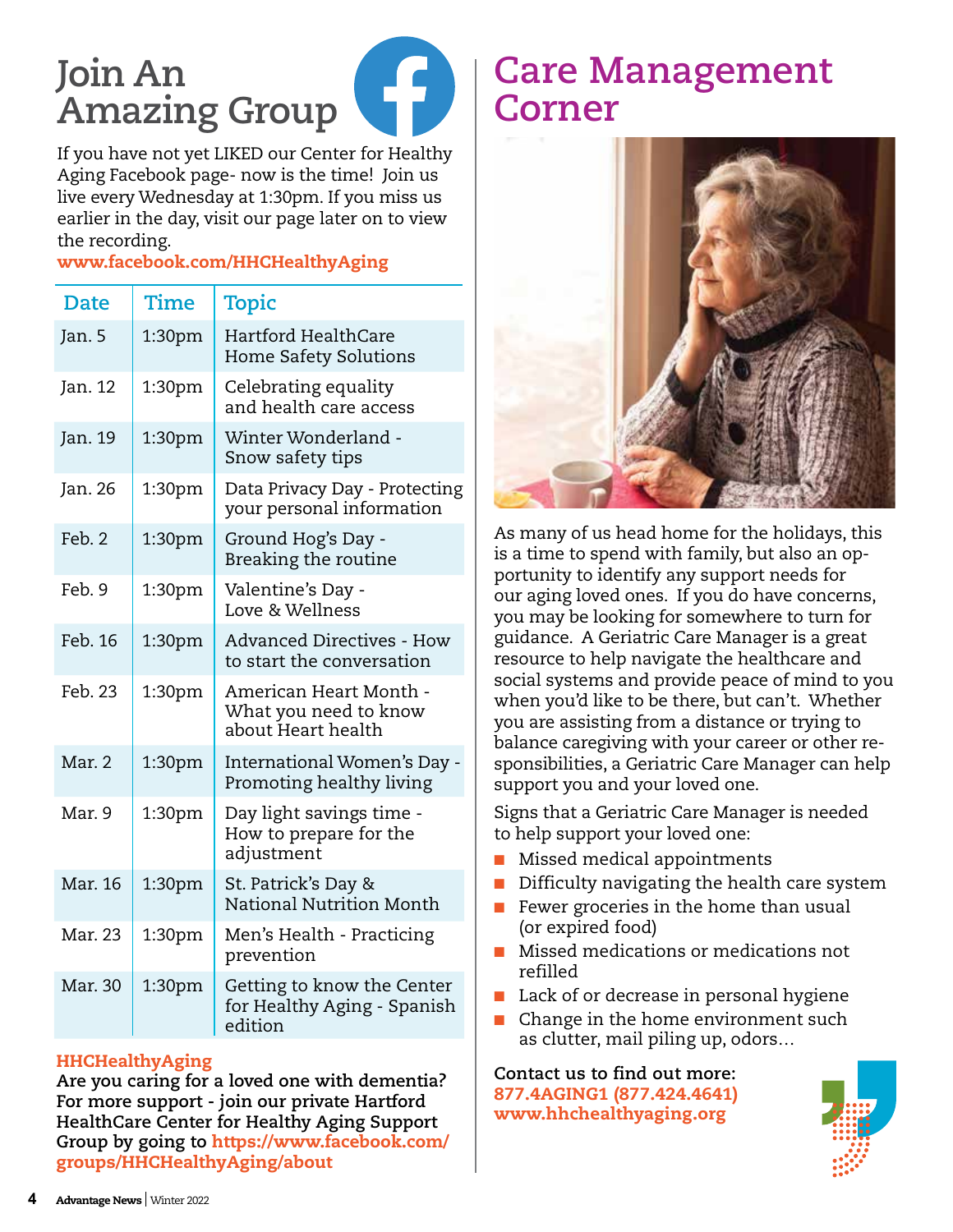# **Summary of Life: Guide to Obituary Writing**

As the old adage goes "the only thing certain in life is death and taxes." While many of us have experienced filling out tax forms (or hiring someone to do it) most of us have not been faced with the task of writing an obituary. To make this undertaking even more challenging, you'll have to craft this written memorial while grieving for the deceased and must produce your tribute in short order, usually overnight.



Obituaries serve as a way to communicate the death of a loved one and to announce important information about funeral or visitation services. Keep in mind no detail is too small, write everything down. Try talking to and spending quality time with the deceased family members and friends, to give you a better insight of the deceased. Obituaries tell the story of the deceased and allow loved ones to celebrate and honor his or her life and legacy.

An obituary can be broken down into five parts:

- Announcing the Death
- The Biography
- The Surviving Family
- Service Information
- Special Messages

#### MyHealthy " *MyHealthy Advantage* Advantage **Membership Registration Form**

*MyHealthy Advantage* is dedicated to the health and wellness of area residents 55 and over, at no charge. *MyHealthy Advantage* is a program brought to you by the Hartford HealthCare Center for Healthy Aging. *MyHealthy Advantage* club members can enjoy health-related activities, informational sessions, seminars and health fairs. Discounts to area merchants have been included as an added bonus to members. There is no fee for membership and participants can take advantage of offerings at a discounted rate or at no charge at all, however, at times there may be a small fee for some of the seminars.

As a *MyHealthy Advantage* member, you will receive our quarterly magazine informing you of any new lectures or discounts. **Please feel free to call 860.378.1268 or email: MyHealthyAdvantage@HHCHealth.org.**

Thank you for your interest. We look forward to receiving your membership registration form! Sincerely,

*MyHealthy Advantage* Coordinator

**Mail to: Hartford HealthCare Senior Services Attention:** *MyHealthy Advantage* Coordinator 80 Meriden Avenue, Southington, CT 06489



| <b>sttention:</b> MyHealthy Advantage Coo |  |
|-------------------------------------------|--|
| 0 Meriden Avenue, Southington, CT         |  |

| Name:    |  |
|----------|--|
| Address: |  |
| Town:    |  |

State: Zip Code:

Home Phone: 2008 Contract Contract Date of Birth:

Email:

**How did you hear about** *MyHealthy Advantage***, or entity within Hartford HealthCare**?

❏ Direct mail ❏ Event/educational series ❏ Friend

❏ Other – specific senior center (where), professional (who)

Other interests / suggestions for future seminars:

Signature:

**Are you interested in additional resources from the Hartford HealthCare Center for Healthy Aging?** ❏ **YES!** ❏ **NO THANK YOU**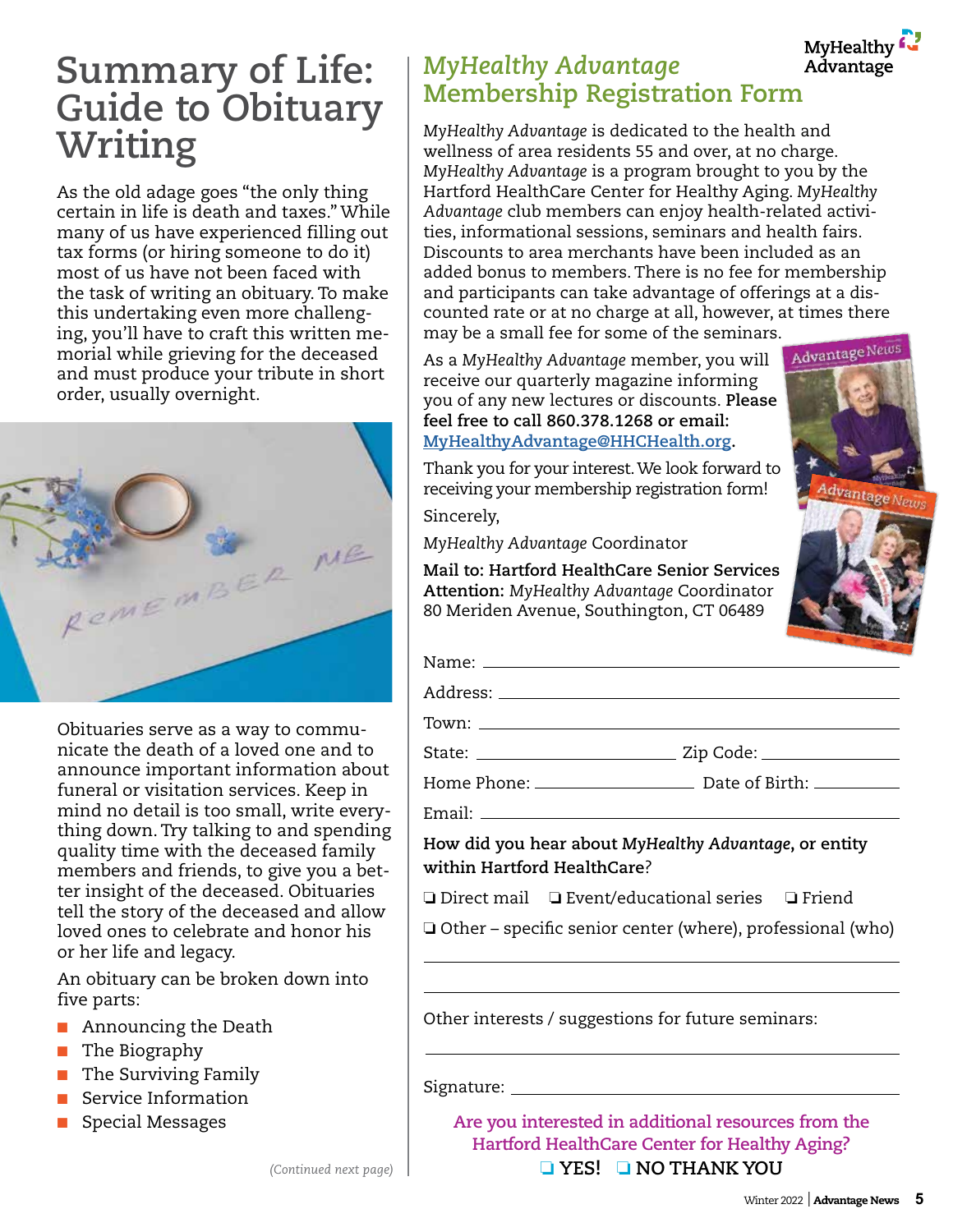# **Announcing the Death**

The beginning of an obituary is an announcement to let the community know that your loved one has passed away. It should contain information such as the person's name, age, residence, and date of death. When you are announcing the death, phrases like "Passed away", "went to be with his Lord", "ended a long battle with…", "died" or "surrounded by family" are all common and acceptable expressions to use.

# **The Biography**

The biographical section of the obituary is the longest and most personal part. This is the section where you will summarize the deceased's life. Use this section to highlight meaningful events, qualities, contributions and important connections they made while living. Consider getting help from friends and family members on this section.

Information that should be included in the biographical section includes the date and place of birth, parent's names including mother's maiden name, birth name of spouse, education, work, and military service.

# **The Surviving Family**

It is always important to list the surviving family members when announcing someone's death. These are the people who others can turn to offer condolences and help comfort as they say goodbye. When you are listing the survivors in order of closest relations. The order should go as followed: spouse, children, grandchildren, great-grandchildren, parents, and siblings.

It should be noted that nieces, nephews, cousins, and in-laws are typically unmentioned unless they were especially close to the deceased. Also, grandchildren and great-grandchildren are usually numbered ("…she leaves behind 7 grandchildren") instead of listing each person's name.

When you are listing a relative, make sure to include their first name, their spouse's first name in parenthesis and then their last name. If the spouse of the deceased has a different last name than the relative, also include their last name inside the parenthesis.You can also list any immediate family members whose death preceded the deceased. The format



# **Service Information**

At the end of the obituary, make sure to include information about the upcoming service; your funeral director may provide you with this information. The essential information to include is time, date of service, location and the officiant's name.

# **Special Messages**

To conclude the obituary, it is common to offer special thanks, a short message or prayer. If your family would like to forego people sending flowers, this is when you would say something like "in lieu of flowers, the family asks that you make a donation to….".

There is no "right" or "wrong" way to write an obituary. A well-written obituary not only will announce the passing of a loved one and clearly communicate the details of upcoming services, but it can also be a lasting tribute to a life well-lived and the legacy they've left to the world. You will be the most successful if you write it from the heart.

Planning your or a loved ones end of life wishes, find out more at Hartford HealthCare Center for Healthy Aging visit http://hhccenterforhealthyaging.org or call 1.877.424.4641.

*Hartford HealthCare Center for Healthy Aging is a not for profit member of Hartford HealthCare Senior Services. Each of the 13 resource and assessment centers are designed to enhance access to services and information related to attaining optimal quality of life for seniors and their caregivers. For more information about Hartford HealthCare Center for Healthy Aging, visit*  http://hhccenterforhealthyaging.org or call 1.877.424.4641.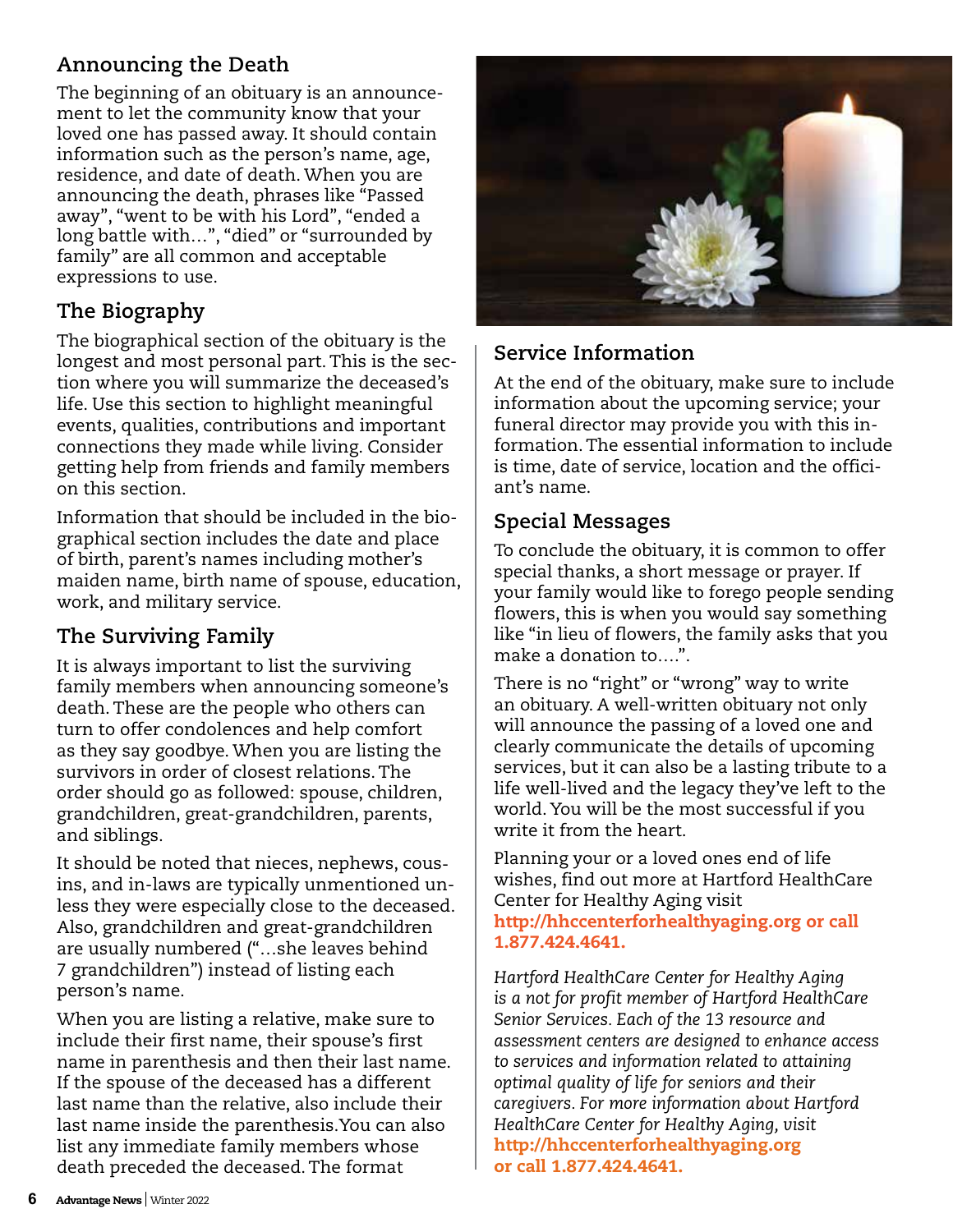# **Connecticut's leader in senior care brings MORE to your Medicare Advantage plan**

Hartford HealthCare knows the type of personal care older adults want and deserve. That's why they created **More Advantages**, programs specifically designed to meet the needs of older adults and their families.

As the states only 4.5-Star Medicare Advantage plan built in partnership with local Hartford HealthCare doctors, CarePartners of Connecticut empowers doctors to provide the type of extensive care that makes a difference.

Together, CarePartners of Connecticut and Hartford HealthCare provide more ways for you to live your healthiest life.





# **More Advantages**

Created to help you make the most of your health care experience, More Advantages are programs and discounts that help you lead a healthy lifestyle – and make your care journey more convenient, including:

Preferred parking - At select Hartford HealthCare Medical group offices, CarePartners of Connecticut is now sponsoring **preferred** parking just for older adults<sup>1</sup>. You'll find these spaces specially marked with the CarePartners of Connecticut and Hartford HealthCare logo at Hartford HealthCare Medical Group offices.

# Discounts to help you stay healthy including:

Good Life Fitness: a Hartford HealthCare program that helps older adults lead an active lifestyle with one on one assistance from an exercise physiologist. Join today and get your third month free!

Plus, with a CarePartners of Connecticut \$0 CareAdvantage Preferred (HMO) plan members can use their \$175 Wellness Allowance towards the reimbursement of fees for the Good Life Fitness program.<sup>2</sup>

- Access to valuable Healthy Aging programs including:
	- An aging specialist to guide you to services available in your community.
- In-home personal assessments to help you live independently.
- • Dementia Specialists who can help you with care plans

# **More coverage you can depend on.**

Together, CarePartners of Connecticut and Hartford HealthCare provide more ways for you to live your healthiest life.

CarePartners of Connecticut's local, licensed Medicare Agents can answer all your Medicare questions. Get in touch with CarePartners of Connecticut today.

# 1.844.267.2322 carepartnersct.com

- *<sup>1</sup> Preferred parking for older adults is available regardless of insurance plan.*
- *<sup>2</sup> The \$175 per calendar year Wellness Allowance can be used toward various wellness programs/providers. Please see the CarePartners of Connecticut \$0 CareAdvantage Preferred (HMO) EOC for more details.*

*We contract with other Medicare Advantage/Part D plans. Out-of-network/noncontracted providers are under no obligation to treat CarePartners of Connecticut members, except in emergency situations. Please call our Customer Service number or see your Evidence of Coverage for more information, including the cost sharing that applies to out-of-network services. CarePartners of Connecticut is an HMO/ PPO plan with a Medicare contract. Enrollment in CarePartners of Connecticut depends on contract renewal. CarePartners of Connecticut complies with applicable Federal civil rights laws and does not discriminate on the basis of race, color, national origin, age, disability, sex, sexual orientation, or gender identity. ATENCIÓN: Si habla español, tiene a su disposición servicios gratuitos de asistencia lingüística. Llame al 1-888-341-1507 (TTY: 711). Y0151\_2022\_94\_M*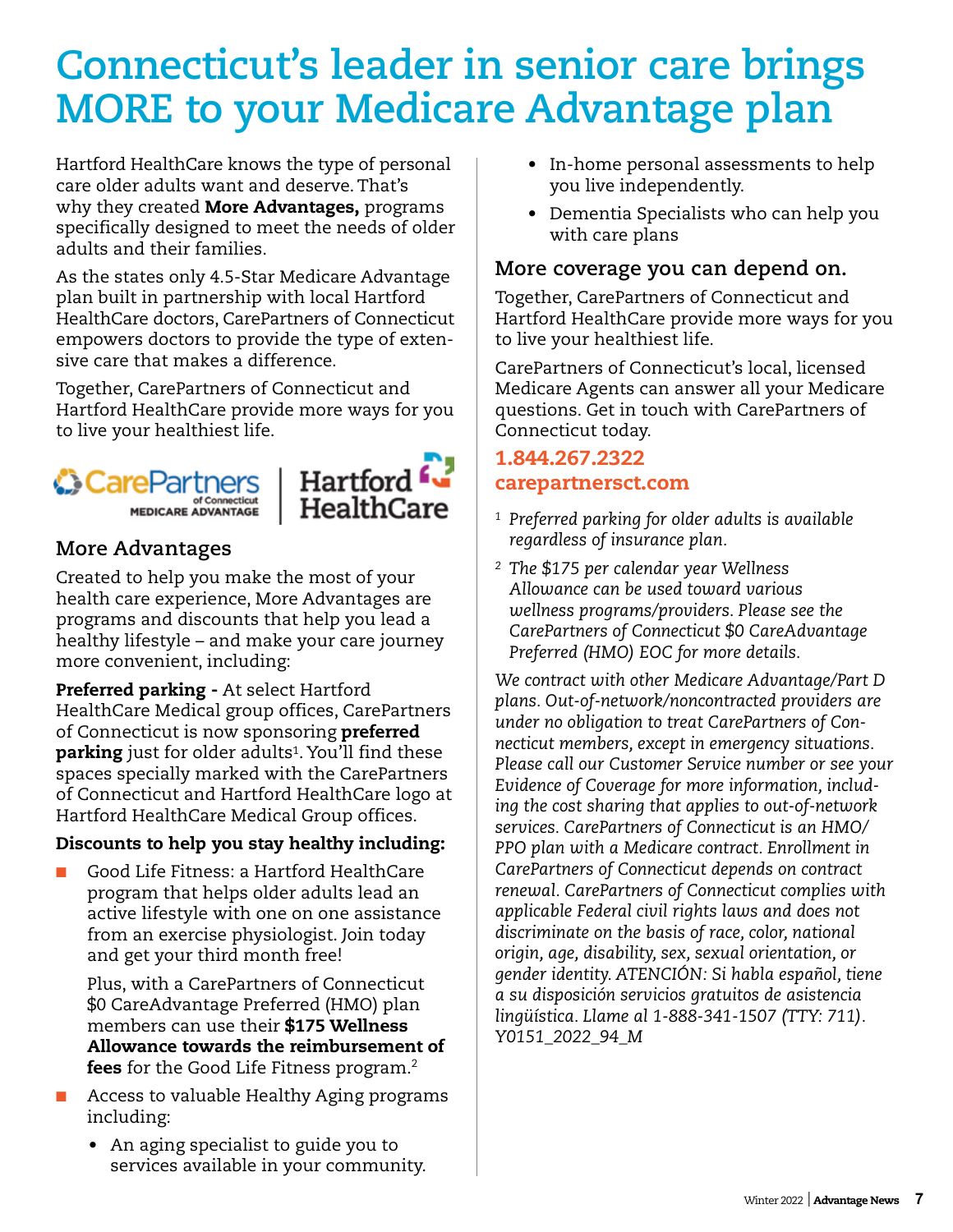# **merchant discounts MHA**  $|$   $\text{WH}_4$   $|$   $\text{Winter 2022}$

| <b>Amston Home Transition</b><br>Solutions<br>203.678.9728 | 61 N. Plains Industrial Road<br>#173, Wallingford | FREE in home evaluation and<br>estimates for any services.<br>10% off cleanout/removal services.                                                                                  |
|------------------------------------------------------------|---------------------------------------------------|-----------------------------------------------------------------------------------------------------------------------------------------------------------------------------------|
| Aziago's Restaurant<br>860.426.1170                        | 166 Queen St.<br>Southington                      | 10% off dinner items from lunch<br>items, excludes desserts. Dine-in only;<br>not valid on holidays, cannot be used<br>with any other coupon or promotion                         |
| <b>B &amp; V Jewelers</b><br>860.276.2097                  | 76 N. Main St.<br>Southington                     | One free watch battery per person, not<br>applicable on solar powered watches,<br>smart watches or on lithium batteries                                                           |
| <b>Barker Animation</b><br>203.272.2222                    | 1188 Highland Ave.<br>Route 10, Cheshire          | 20% Collectors Star Club discount &<br>\$1 off museum entrance fee                                                                                                                |
| <b>Beacon Pharmacy</b><br>860.628.3972                     | 609 N. Main St.<br>Southington                    | Free local delivery                                                                                                                                                               |
| <b>Beacon Prescriptions</b><br>860.225.6487                | 543 W. Main St.<br>New Britain                    | Free prescription delivery. M-F, 9-6pm                                                                                                                                            |
| <b>Casey's Image Consultants</b><br>860.628.8857           | 51 N. Main St.<br>Suite 1BB, Southington          | First time customer $$10$ off perm,<br>First time customer \$10 off color,<br>invite a friend and receive \$10 off<br>after your second perm or color.<br>Call for an appointment |
| Century 21<br>203.213.4141                                 | 441 N. Main St.<br>Southington                    | \$250 towards house cleaning when<br>you buy or complete a home sale<br>with Joyce Gibson                                                                                         |
| <b>Colony Vision Care</b><br>203.265.7990                  | 60 Church St.<br>Wallingford                      | 20% off eyeglasses                                                                                                                                                                |
| Drain Surgeon<br>860.229.6941                              | 228 Corbin Ave.<br>New Britain                    | 10% off any plumbing repair work in<br>residential housing                                                                                                                        |
| <b>Eyewear Glasses</b><br>860.621.8215                     | 55 Meriden Ave.<br>Southington                    | 15% off any pair of glasses                                                                                                                                                       |
| Frank D. Marrocco, CPA<br>860.229.7479                     | 142 W. Main St.<br>New Britain                    | Income tax preparation services -<br>10% off                                                                                                                                      |
| Giovanni's Pizzeria<br>860.621.2299                        | 714 West St.<br>Southington                       | 10% off Tue. & Wed., pick-up only.<br>Except when using a coupon.                                                                                                                 |
| Graebers<br>203.235.6305                                   | 172 W. Main St.<br>Meriden                        | 10% off durable equipment &<br>prescription drugs/Free delivery to<br>Meriden, Wallingford and Cheshire                                                                           |
| Neck & Back Pain Relief<br>Center   860.620.9523           | 1601 Meriden-Waterbury<br>Tpk., Milldale          | 10% off non-insurance covered items                                                                                                                                               |

*If you are a merchant interested in offering a discount to our members, please visit hhcseniorservices.org. Or provide your name, address, phone number and discount by calling 860.378.1268 or writing to: Hartford HealthCare Senior Services, Attn: MyHealthy Advantage Coordinator, 80 Meriden Ave., Southington, CT 06489*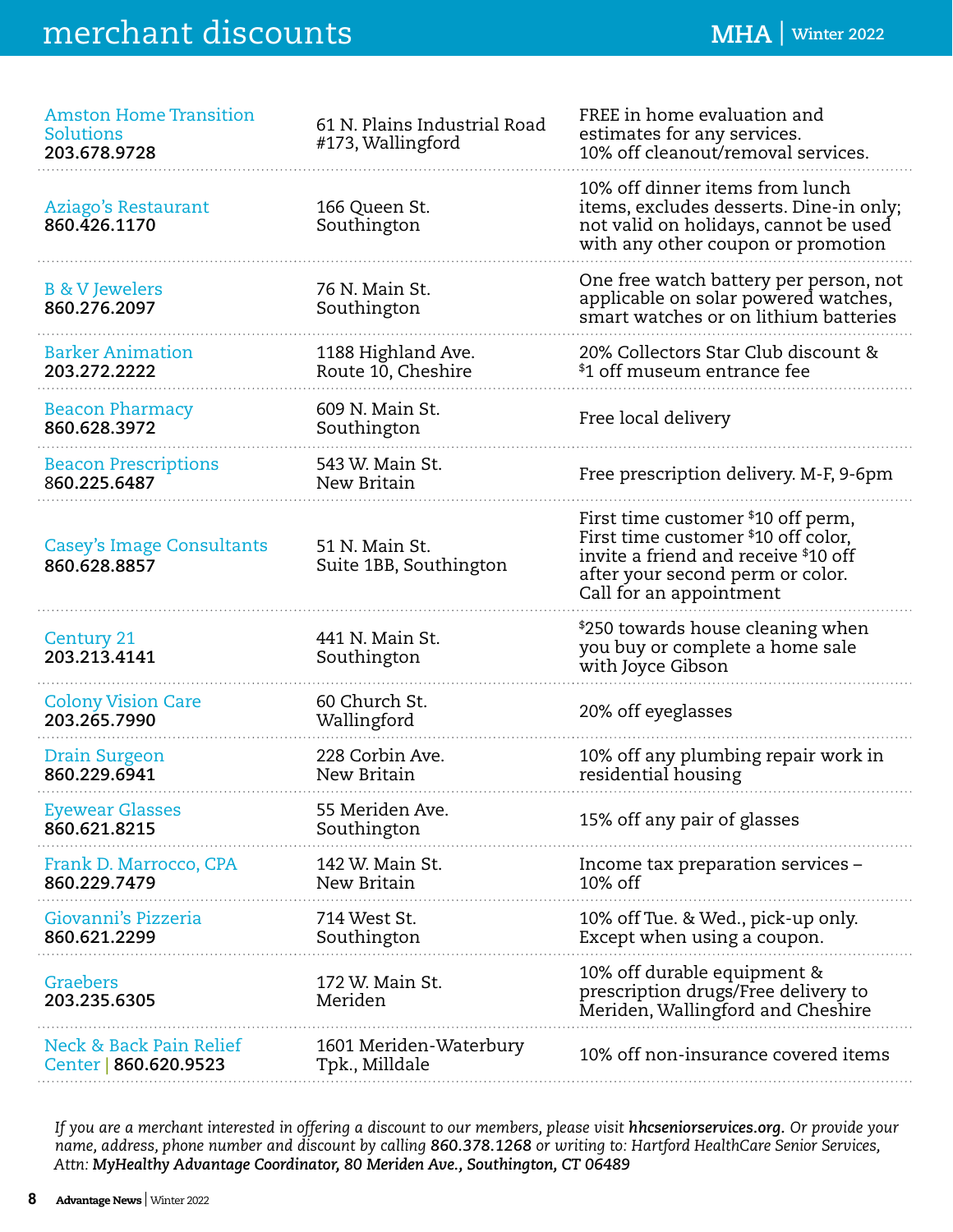Hearing Health & Wellness

| Center   860.426.9181                                              | Plantsville                           | with every hearing aid purchase.                                                                                                            |
|--------------------------------------------------------------------|---------------------------------------|---------------------------------------------------------------------------------------------------------------------------------------------|
| Karma's Closet                                                     | 3153 Berlin Tpk.                      | 15% off your total purchase.                                                                                                                |
| 860.436.6055                                                       | Newington                             | Excludes firm items                                                                                                                         |
| <b>Keller Williams Realty</b>                                      | 358 Scott Swamp Road                  | Free consultation to learn what your                                                                                                        |
| 860.681.6796                                                       | Farmington                            | home is worth                                                                                                                               |
| La Vita Vintage<br>860.621.7799                                    | 40 Weston St., Suite A<br>Hartford    | 10% off any item.                                                                                                                           |
| Lifeway Mobility<br>860.426.6386                                   | 774 S. Main St.<br>Plantsville        | \$300 off the purchase of a new<br>stairlift. Cannot be used with any<br>other coupon or promotion.                                         |
| <b>Meriden YMCA</b><br>203.235.6386                                | 110 W. Main St.<br>Meriden            | BE OUR GUEST, your MyHealthy<br>Advantage card entitiles you to one<br>free visit at the Meriden YMCA                                       |
| <b>Next Street Driver Rehab</b><br><b>Services</b><br>860.417.5569 | Call for locations.                   | After clinical assessment, \$25 off for<br>driving assessment and \$50 off for both<br>clinical and driving assessment                      |
| October Kitchen                                                    | 309 Green Road                        | 10% off all menu items. Cannot be used                                                                                                      |
| 860.533.0588                                                       | Manchester                            | with any other coupon or promotion.                                                                                                         |
| Pals Power Washing, LLC                                            | 41 Riverside Court                    | Free Cabot stain for all deck restora-                                                                                                      |
| 860.919.8748                                                       | Southington                           | tions or 10% off any house washing                                                                                                          |
| <b>Professional Vision Center</b><br>203.269.2207                  | 512 W. Main St.<br>Meriden            | 20% off all services                                                                                                                        |
| Schmidt Lawn Care, LLC                                             | P.O. Box 1035                         | 10% off complete fall clean-up of                                                                                                           |
| 860.628.9781                                                       | Southington                           | property or curbside leaf removal                                                                                                           |
| Smokin' With Chris<br>860.620.9133                                 | 59 W. Center St.<br>Southington       | 10% off on Wednesdays all day.                                                                                                              |
| Southington Cheshire YMCA                                          | 29 High St., Southington              | One free visit at the Southington                                                                                                           |
| 860.628.5597                                                       | 967 S. Main St., Cheshire             | Community YMCA                                                                                                                              |
| Specialty Auto Cleaning &                                          | 200 Clark St.                         | 15% off any service/free pickup &                                                                                                           |
| Detailing   860.628.5011                                           | Milldale                              | delivery in most areas                                                                                                                      |
| <b>Specialty Auto Cleaning &amp;</b>                               | 200 Clark St.                         | 15% off any service/free pickup &                                                                                                           |
| Detailing   860.628.5011                                           | Milldale                              | delivery in most areas                                                                                                                      |
| Solinksy EyeCare LLC<br>860.236.4979                               | 1013 Farmington Ave.<br>West Hartford | Eyeglasses; \$100 off Full frame and<br>lenses; Hearing aids - 10% off up to<br>\$300. Contact Lenses - \$50 off any<br>purchase over \$300 |

710 M. St., Clock Tower Square

ä,

..

 $\ddot{\phantom{a}}$ 

 $\ddot{\phantom{0}}$ 

.,

 $\ddot{\phantom{a}}$ 

 $\ddot{\phantom{a}}$ 

 $\ddot{\phantom{a}}$ 

 $\ddotsc$ 

 $\ddot{\phantom{a}}$ 

 $\ddot{\phantom{a}}$ 

. . . . . . . . . . . . . . .

One free Battery Club membership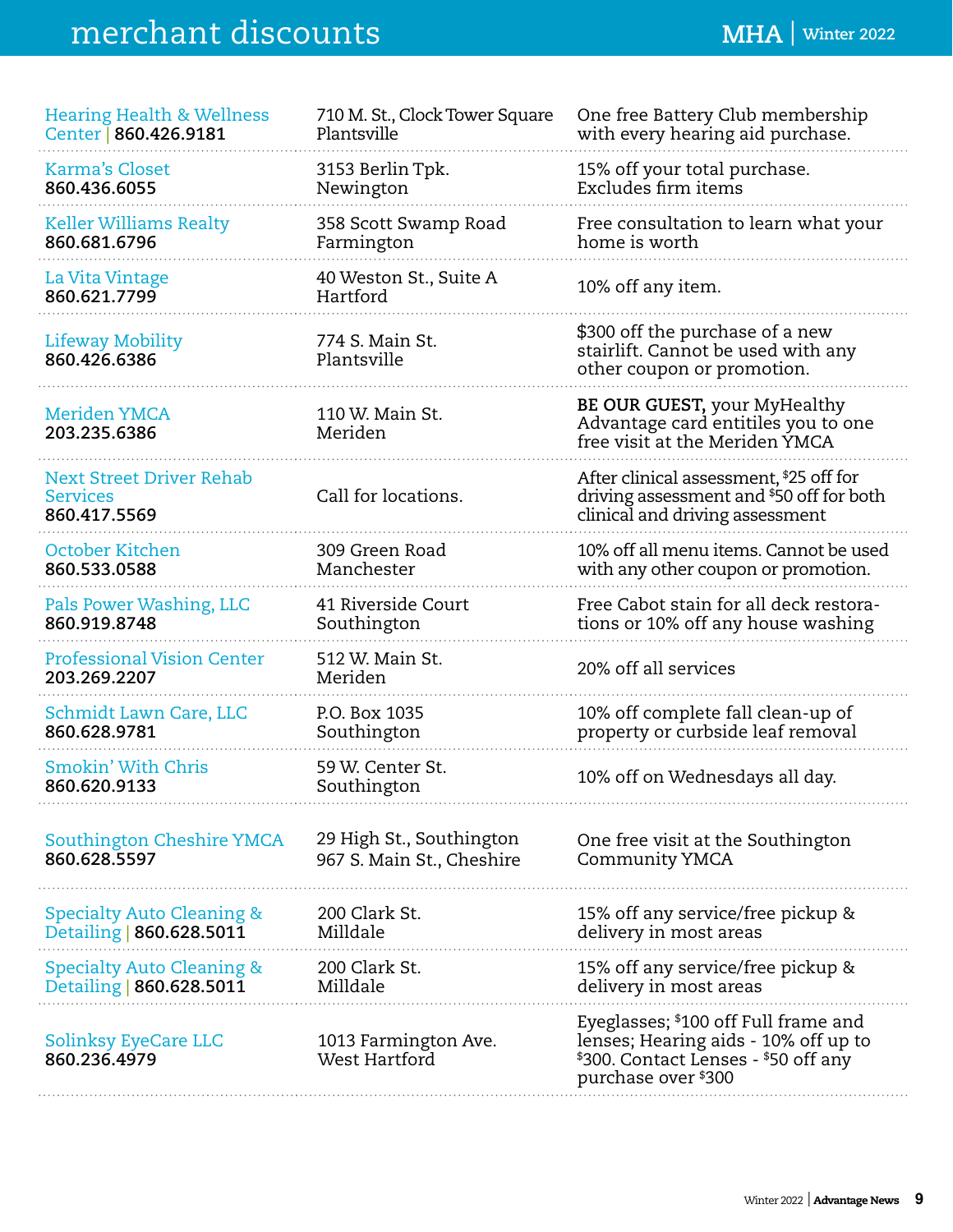| The Dutiful Daughter, LLC<br>860.432.5503      | 103 Thayer Road<br>Manchester            | 15% off packing, moving and content<br>removal services.                                                                                |
|------------------------------------------------|------------------------------------------|-----------------------------------------------------------------------------------------------------------------------------------------|
| <b>Town Fair Tire</b><br>203.467.8600          | 750 Queen St.<br>Southington             | 5% off your total purchase at ANY<br>Town Fair Tire in CT (Southington,<br>Bristol, Wallingford, New Britain, etc.)<br>With Code #38615 |
| Wallingford Sew-Vac Center<br>203.269.2207     | 95 Quinnipiac Ave.<br>Wallingford        | Buy one vacuum cleaner bag and get<br>second one 1/2 price                                                                              |
| Walsh & Massari<br>203.235.1681                | 86 W. Main St.<br>Meriden                | 25% off all eye care services                                                                                                           |
| Welcome Home Mortgage,<br>LLC.<br>860.761.1331 | 1331 Silas Deane Highway<br>Wethersfield | Specializing in Reverse Mortgages.<br>Your appraisal fee refunded at closing                                                            |
|                                                |                                          |                                                                                                                                         |

# special programs and events **MHA** | **Winter 2022**

We welcome you and your loved ones to join us for some of our special programs and events<br>listed below. If you have any questions regarding your membership, please contact us at<br>**Bonnie.Tormay@hhchealth.org** or call **860.3** listed below. If you have any questions regarding your membership, please contact us at **Bonnie.Tormay@hhchealth.org** or call **860.378.1268.**

# **Alzheimer's and Dementia Support Group**

Do you care for someone diagnosed with dementia? A support group provides emotional, educational and social support. Topics include: communication techniques, caregiver support, benefits of activities, and stages of the disease, family dynamics and safety issues.

### First Tuesday of every month, Tuesdays: Jan. 4, Feb. 1 & March 1, 10-11am.

Are you a caregiver and feeling overburdened? Are you responsible for making financial decisions, managing changes in behavior or even helping a loved one get dressed in the morning? This group is an affiliated support group of the Alzheimer's Association Connecticut Chapter. Facilitated by Michelle Wyman, dementia specialist, Hartford HealthCare Center for

Healthy Aging. REGISTRATION REQUIRED: **Call 1.855.HHC. HERE (1.855.442.4373) or go to HartfordHealthCare.org/ VirtualClasses.** *After you register, you'll receive an email with easy instructions on joining the virtual class.*

### Third Monday of every month, Mondays: Feb. 21 & March 21 (not scheduled in Jan.), 1-2:30pm.

This group is an affiliated support group of the Alzheimer's Association Connecticut Chapter. Facilitated by Patty O'Brian, dementia specialist, Hartford HealthCare Center for Healthy Aging. REGISTRATION REQUIRED: **Call 1.855.HHC. HERE (1.855.442.4373) or go to HartfordHealthCare.org/ VirtualClasses.** *After you register, you'll receive an email with easy instructions on joining the virtual class.*

Last Monday of every month, Mondays: Jan. 31, Feb. 28 & March 28, 10:30-11:30am. This group is an affiliated support group of the Alzheimer's Association Connecticut Chapter. Facilitated by Michelle Wyman, dementia specialist, Hartford HealthCare Center for Healthy Aging. REGISTRATION REQUIRED: **Call 1.855.HHC. HERE (1.855.442.4373) or go to HartfordHealthCare.org/ VirtualClasses.** *After you register, you'll receive an email with easy instructions on joining the virtual class.*

Second Wednesday of every month, Wednesdays: Jan. 12, Feb. 9 & March 9, 6:30-8pm. This group is an affiliated support group of the Alzheimer's Association Connecticut Chapter. Facilitated by Patty O'Brian, dementia specialist, Hartford HealthCare Center for Healthy Aging. Registration required for the first time you join.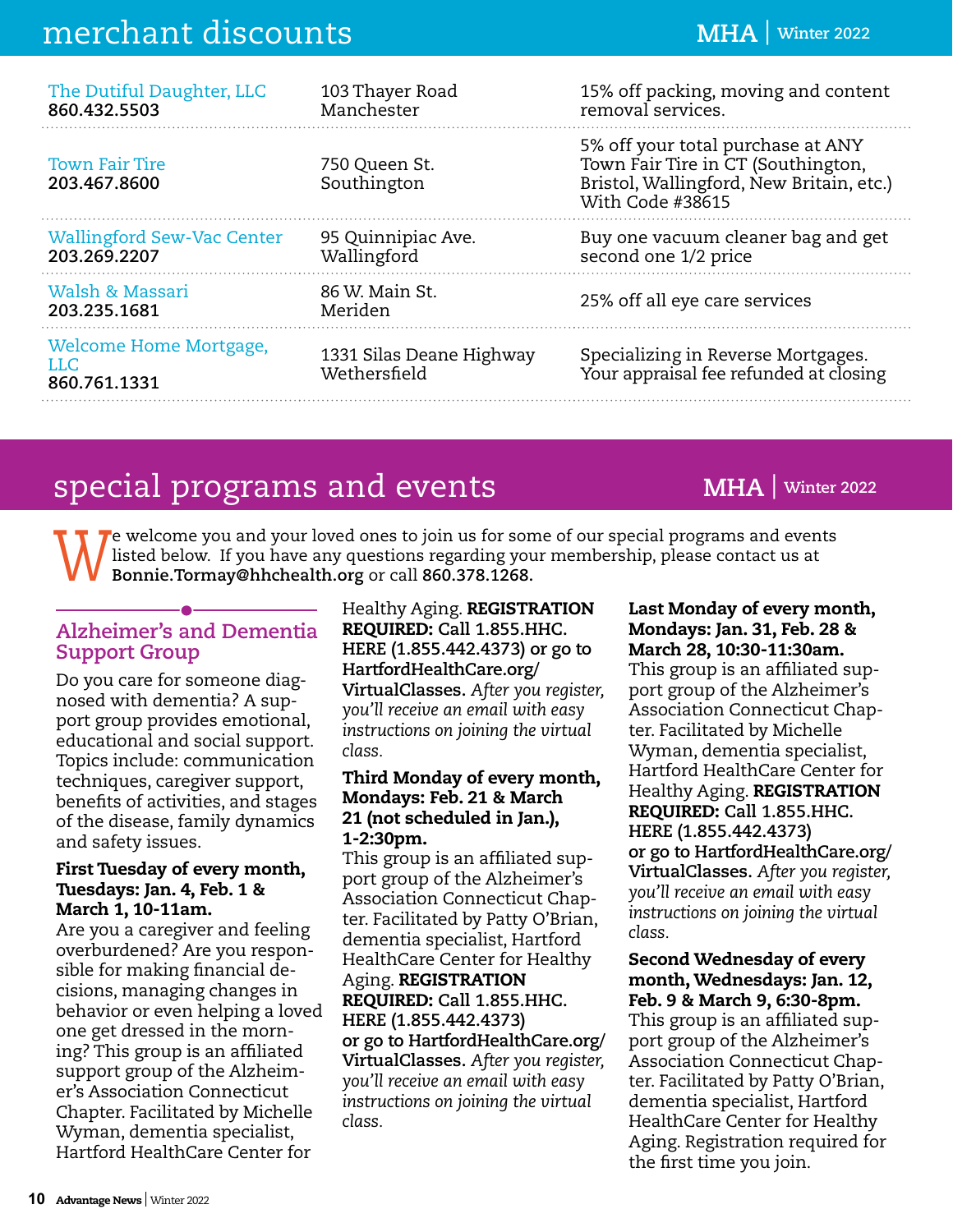# special programs and events **MHA** | **Winter 2022**



# REGISTRATION REQUIRED: **Call 1.855.HHC.HERE**

**(1.855.442.4373) or go to HartfordHealthCare.org/ VirtualClasses.** *After you register, you'll receive an email with easy instructions on joining the virtual class.*

#### Call-in Dementia Caregivers Support Group Every Friday, 2-3pm.

This call-in support group includes topics such as communication techniques, caregiver support, benefits of activities, stages of the disease, family dynamics and safety issues. Facilitated by Hartford HealthCare Center for Healthy Aging's certified dementia specialists. **Registration is not required.**  For more information, call 877.424.4641. To join Hartford HealthCare's Virtual Meeting Room, call: 860.972.6338. Access code: 19623#.

# **Virtual Memory Café**

First Monday of every month, Mondays: Jan. 3, Feb. 7 & March 7 | 10:30-11:30am.

The Virtual Memory Café is a welcoming place for people with memory loss, mild cognitive impairment and early dementia and for their families and friends. Memory Café offers an easy and fun way to socialize with others who have a shared experience. Facilitated by a dementia specialist, Hartford HealthCare Center for Healthy Aging. REGISTRATION REQUIRED: **Call 1.855.HHC.HERE (1.855.442.4373)** 

**or go to HartfordHealthCare.org/ VirtualClasses.** *After you register, you'll receive an email with easy instructions on joining the virtual class.*

# **Memory Screenings**

Free virtual memory screenings are now available at your convenience through Hartford Health-Care Center for Healthy Aging. These confidential screenings average 20 minutes and consist of five questions to assess memory. They do not diagnose any illness but can indicate if someone should follow up with a full medical exam.

**To learn more or to schedule an appointment, call Hartford HealthCare Center for Healthy Aging, 1.877.424.4641.**

# **Virtual Bereavement Support Groups**

#### First and third Mondays, 1-2:30pm.

Facilitated by Nichol Burris. **To RSVP, email nichol.burris@ hhchealth.org.** 

#### Second and fourth Wednesdays, 1-2:30pm. Facilitated by Bill Pilkington.

**To RSVP, email bill.pilkington@ hhchealth.org.** 

#### Call-in Bereavement Support Group

**Thursdays, 1-2:30pm. Call 860.972.6338; code: 22528#.** *Sponsored by Hartford HealthCare at Home Hospice Program.* **For more information and to register, please email the facilitator.**  *After you register, you'll receive an email with easy instructions on joining the virtual class.* 

# **Diabetes Prevention**

# YMCA Diabetes Prevention Program

Upcoming session: ■ April 4-Aug. 29 This series, which incorporates exercise with education, is

C*ontinued on next page*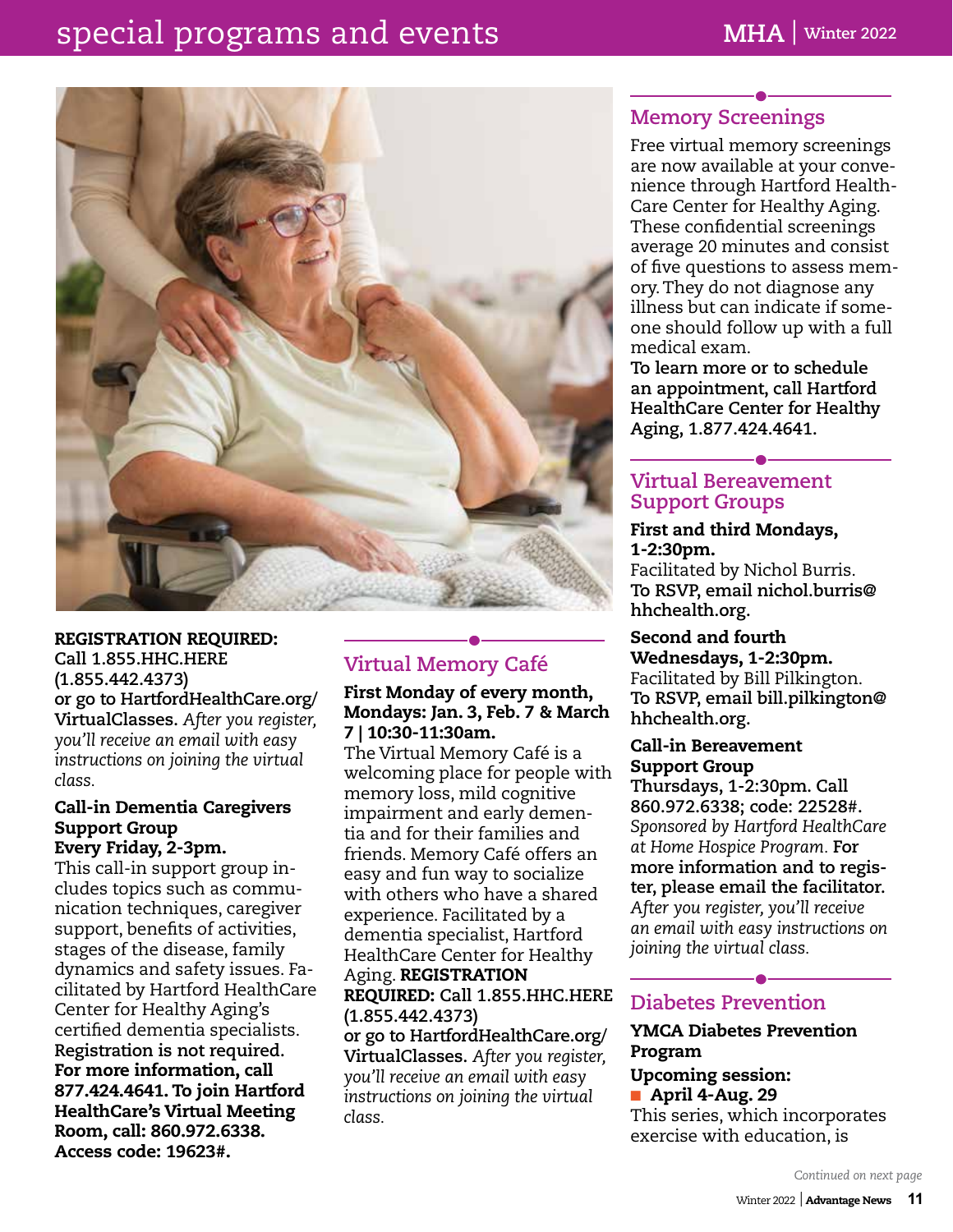# special programs and events **MHA** | **Winter 2022**

for individuals who have not already been diagnosed with Type 2 diabetes. Participants receive a free three-month YMCA membership and guidance in the gym. For Southington residents only, 18 years old and older. **For more information, contact Jolene Miceli, Southington Community YMCA, 860.426.9589 or email jmiceli@sccymca.org.**

# **Cancer Support Groups**

### LIVESTRONG at the YMCA Upcoming sessions: ■ Jan. 10-April 2 ■ April 4-June 25

This 12 week program meets twice a week for 60-90 minutes, using traditional exercise methods to ease you back into fitness and help you maintain a healthy weight. You'll focus on: Building muscle mass and strength; increasing flexibility and endurance and improving confidence and self-esteem. Plus, learn about wellness, stress reduction techniques and how to continue healthful habits after the program has ended. Just as important, LIVESTRONG at the YMCA encourages a warm spirit of community-a safe comfortable place for you to build companionship with others affected by cancer and share stories and inspiration. LIVESTRONG at the YMCA provides you with individualized attention and an approach to recovery that targets the areas you need to rebuild. There's no competition herephysical activities are tailored to match your abilities. For more information, contact Jolene Miceli, Southington Community YMCA, 860.426.9589 or email jmiceli@sccymca.org.



# **Heart Health**

# YMCA Heart Healthy Program

**Upcoming sessions:**

- Jan. 11-June 21
- June 29-Dec. 7

This series, which incorporates exercise with education, is for individuals who want to decrease their heart disease risk. Participants receive a free three-month YMCA membership and guidance in the gym. For Southington residents only, 18 years old and older. For more information, contact Jolene Miceli, Southington Community YMCA, 860.426.9589 or email jmiceli@sccymca.org.

# Women's Heart Disease Support Group **Third Wednesday of every**

**month, 4:45-6pm.** The WomenHeart of Central Connecticut Support Network is a peer-to-peer patient support and education group for women living with heart disease. This support is critical to a woman's recovery and well-being and can help women make informed decisions about their health

and care. The National Coalition for Women with Heart Disease is the nation's only patientcentered organization serving the 48 million American women living with or at risk for heart disease and is dedicated to women's heart health through patient support, education and advocacy.

### REGISTRATION REQUIRED: **Call 1.855.HHC.HERE (1.855.442.4373) or go to HartfordHealthCare.org/ VirtualClasses.** *After you register, you'll receive an email with easy instructions on joining the virtual class.*

# **Stroke Support Group**

# Virtual Stroke Support Group

This group provides support and education for stroke survivors and their caregivers/ families. Facilitated by Christina Collin, stroke coordinator. For dates and times, contact Christina Collin, 860.224.5900, ext. 6468.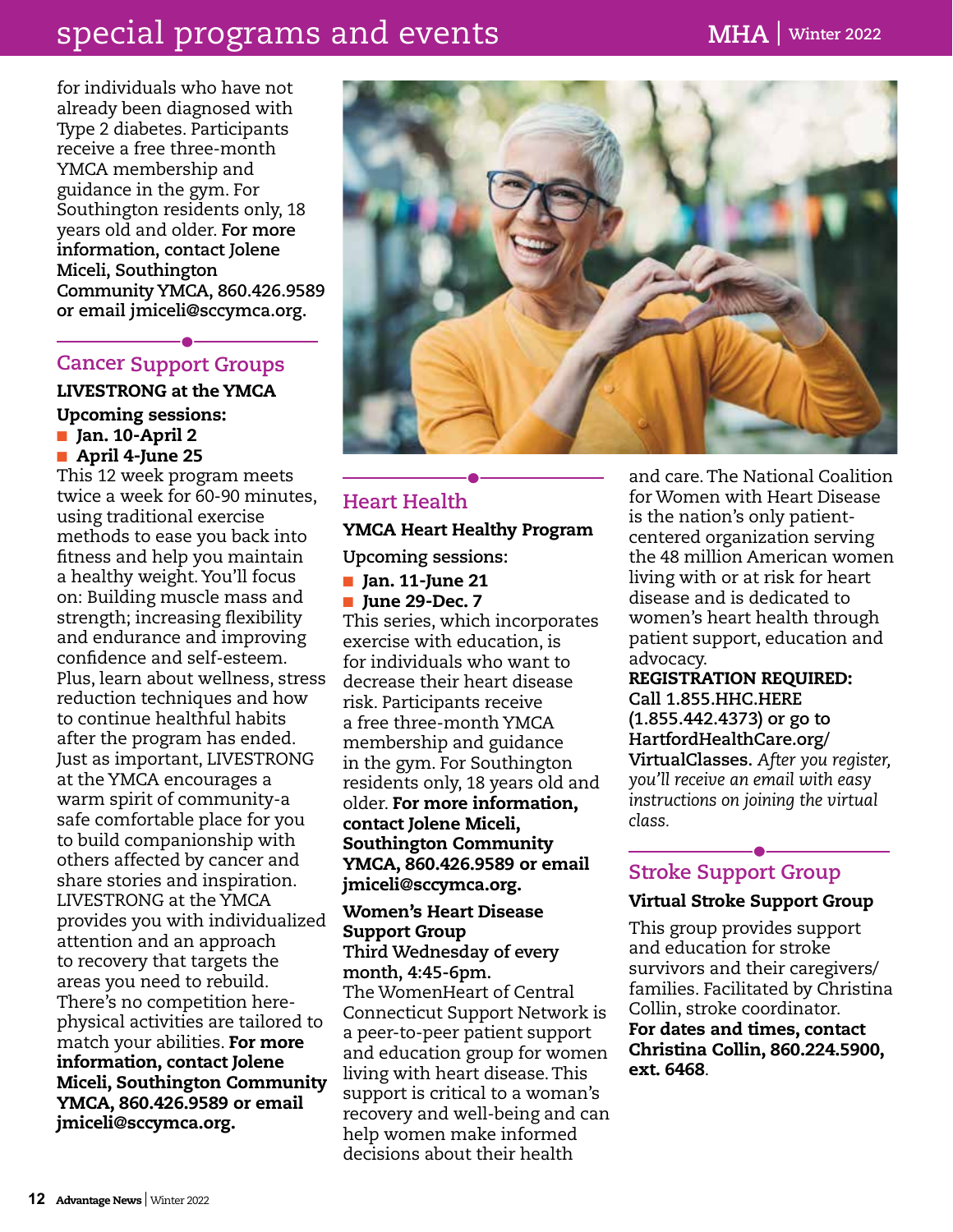# **MHA** | **Winter 2022** special programs and events **MHA** | **Winter 2022**

# **Movement Disorders and Other Neurodegenerative Conditions: Support for Caregivers**

# First and Third Tuesdays: Jan. 4, 18, Feb. 1, 15 and March 1 & 15, 10:30-11:30am.

Our in-person monthly support group is going virtual for the time being and we would like you to join us! Each session will spotlight a different caregiver/ care-partner topic. Participants can share and contribute their own thoughts and experiences related to the session topic. Sessions will take place biweekly through Zoom and we encourage everyone to connect via audio and video if possible. Please contact a group leader if you have not attended the group before, as there may be some changes in the meeting schedule. Facilitated by Jennifer McCaughey, MS, CDP; Amanda Brill, LCSW, and Jennifer Lambert, LCSW. *Sponsored by Hartford HealthCare Center for Healthy Aging and Chase Family Movement Disorder Center.* RSVP to amanda.brill@hhchealth. org or jennifer.mccaughey@ hhchealth.org.

# **Walk to Wellness**

# Walk to Wellness at Westfarms Mall

Walk to Wellness is a monthly community education series presented in partnership with Westfarms Mall. Join us in-person once a month to learn from one of our experts in the Hartford HealthCare Rest & Relaxation Lounge outside Nordstrom on the 1st Floor of Westfarms Mall. Coffee and breakfast snacks will be provided. All COVID-19 protocols will be

adhered to. REGISTRATION REQUIRED: **Call 1.855.HHC. HERE (1.855.442.4373) or go to HartfordHealthCare.org/events.**

**Upcoming Sessions:**

■ Tuesday, January 4 9am-9:30am

■ Walk to Wellness – Better Gut Health, One Bite at a Time. Join Jamie Allers, a Registered Dietician with the Hartford HealthCare Digestive Health Center. Learn the benefits of probiotics, prebiotics, and fiber, how to increase key parts of your diet, cooking tips and strategies for meals, and easy recipes to try at home. Plus, a Q&A will follow the presentation.

- Tuesday, February 1 9am-9:30am
- Tuesday, March 1 9am-9:30am



# **Virtual Programs** JANUARY

Building Better Bones & Joints Tuesday, Jan. 11 | 11am-12pm Join our interactive class right from the comfort of your phone, computer or tablet and learn more about: bone

and joint health, benefits of moving to maintain bone health and best exercises for your bones and joints. Plus, a Q&A will follow the presentation. Presented by Julie Sopchak, exercise physiologist, Hartford HealthCare GoodLife Fitness. REGISTRATION REQUIRED:

# **Call 1.855.HHC.HERE (1.855.442.4373)**

**or go to HartfordHealthCare.org/ VirtualClasses.** *After you register, you'll receive an email with easy instructions on joining the virtual class.*

#### Exercise and Stress Reduction Wednesday, Jan. 12 12-12:45pm

Join our interactive class right from the comfort of your phone, computer or tablet and learn more about: what stress is and when you are chronically stressed and learn how physical activity can help reduce your stress and which exercises are best. Plus, a Q&A will follow the presentation. Presented by Christine Solimini-Swift, exercise physiologist, Hartford HealthCare GoodLife Fitness.

# REGISTRATION

REQUIRED: **Call 1.855.HHC. HERE (1.855.442.4373) or go to HartfordHealthCare.org/ VirtualClasses.** *After you register, you'll receive an email with easy instructions on joining the virtual class.*

Memory Loss: When to Worry Wednesday, Jan. 12 | 2-3pm Learn more about differences between mild forgetfulness and more serious memory problems. Presented by Michelle Wyman, dementia specialist, Hartford HealthCare Center for Healthy Aging. REGISTRATION REQUIRED: **Call 1.855.HHC. HERE (1.855.442.4373) or go to HartfordHealthCare.org/ VirtualClasses.**

C*ontinued on next page*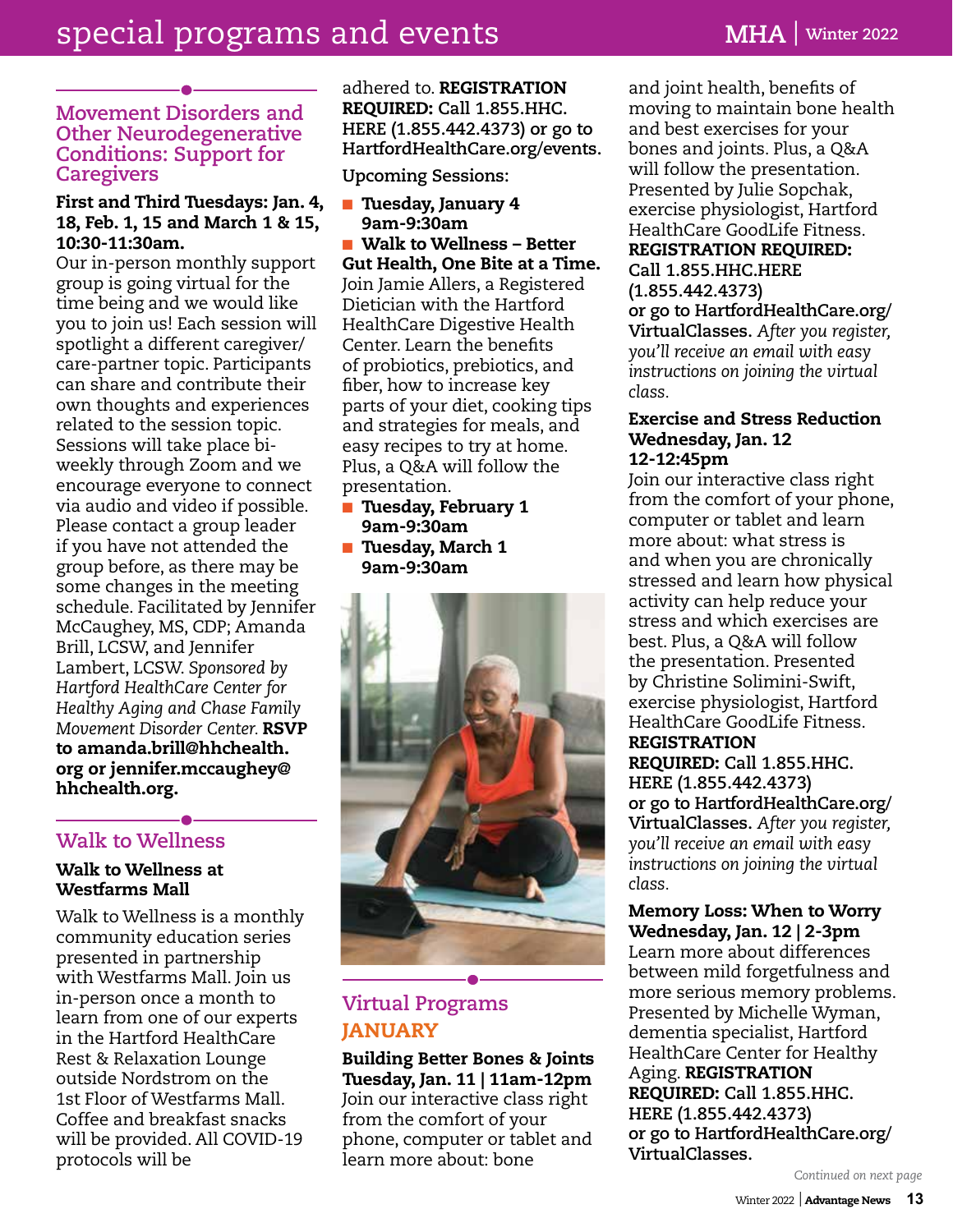# special programs and events events **MHA** | **Winter 2022**

*After you register, you'll receive an email with easy instructions on joining the virtual class.*

# Staying On Your Feet on the Ice & Snow

Thursday, Jan. 13 | 10-11am Keep yourself safe this winter – learn a few basic things we can do to prevent falls and injuries in the ice and snow. Plus, a Q&A will follow the presentation. Presented by Mitchell Nyser, exercise physiologist, Hartford HealthCare GoodLife Fitness. REGISTRATION REQUIRED: **Call 1.855.HHC.HERE (1.855.442.4373)** 

**or go to HartfordHealthCare.org/ VirtualClasses.** *After you register, you'll receive an email with easy instructions on joining the virtual class.*

# Managing Chronic Back Pain Friday, Jan. 14 | 10-11am

In this interactive presentation, learn more about: defining pain, risk factors and causes, and ways to manage back pain. Plus, a Q&A will follow the presentation. Presented by Lisa Murawski, exercise physiologist, Hartford HealthCare GoodLife Fitness. REGISTRATION REQUIRED: **Call 1.855.HHC.HERE (1.855.442.4373)** 

**or go to HartfordHealthCare.org/ VirtualClasses.** *After you register, you'll receive an email with easy instructions on joining the virtual class.*

Importance of Proper Posture Tuesday, Jan. 18 | 11am-12pm Join our interactive class right from the comfort of your phone, computer or tablet and learn more about: how poor posture can lead to numerous muscularskeletal problems, including back pain, neck pain, and joint issues as well as what you can do to improve it. Plus, a Q&A will follow the presentation. Presented by Michele Boisvert,



exercise physiologist, Hartford HealthCare GoodLife Fitness. REGISTRATION REQUIRED: **Call 1.855.HHC.HERE (1.855.442.4373) or go to HartfordHealthCare.org/ VirtualClasses.** *After you register, you'll receive an email with easy instructions on joining the virtual class.*

# FEBRUARY

# Understanding Lymphedema Wednesday, Feb. 2 11am-12pm

The World Health Organization estimates that over 250 million people worldwide live with Lymphedema or chronic swelling. It is a disease that can cause pain, limit our mobility and cause us to be insecure about ourselves. Join a Certified Lymphedema Therapist (CLT) from Hartford HealthCare Rehabilitation Network, to learn more about the causes and effects of swelling, ways to manage it and how participation in skilled Occupational and Physical Therapy can help. Plus, a Q&A will follow the presentation.

REGISTRATION REQUIRED: **Call 1.855.HHC.HERE (1.855.442.4373) or go to HartfordHealthCare.org/ VirtualClasses.** *After you register, you'll receive an email with easy instructions on joining the virtual class.*

### It Starts with Hello: Engaging in Late Stage Dementia Monday, Feb. 7 | 6-7pm

The progression of dementia brings cognitive and physical changes throughout the disease. How do we meet a person's social needs when verbal communication becomes difficult? Join Kristine Johnson, Dementia Specialist to discuss ways to interact with and engage a person who is living in the later stages of dementia. Presented by Kristine Johnson, CDP, dementia specialist, Hartford HealthCare Center for Healthy Aging. Plus, a Q&A will follow the presentation. REGISTRATION REQUIRED: **Call 1.855.HHC.HERE (1.855.442.4373) or go to HartfordHealthCare.org/ VirtualClasses.** *After you register, you'll receive an email with easy*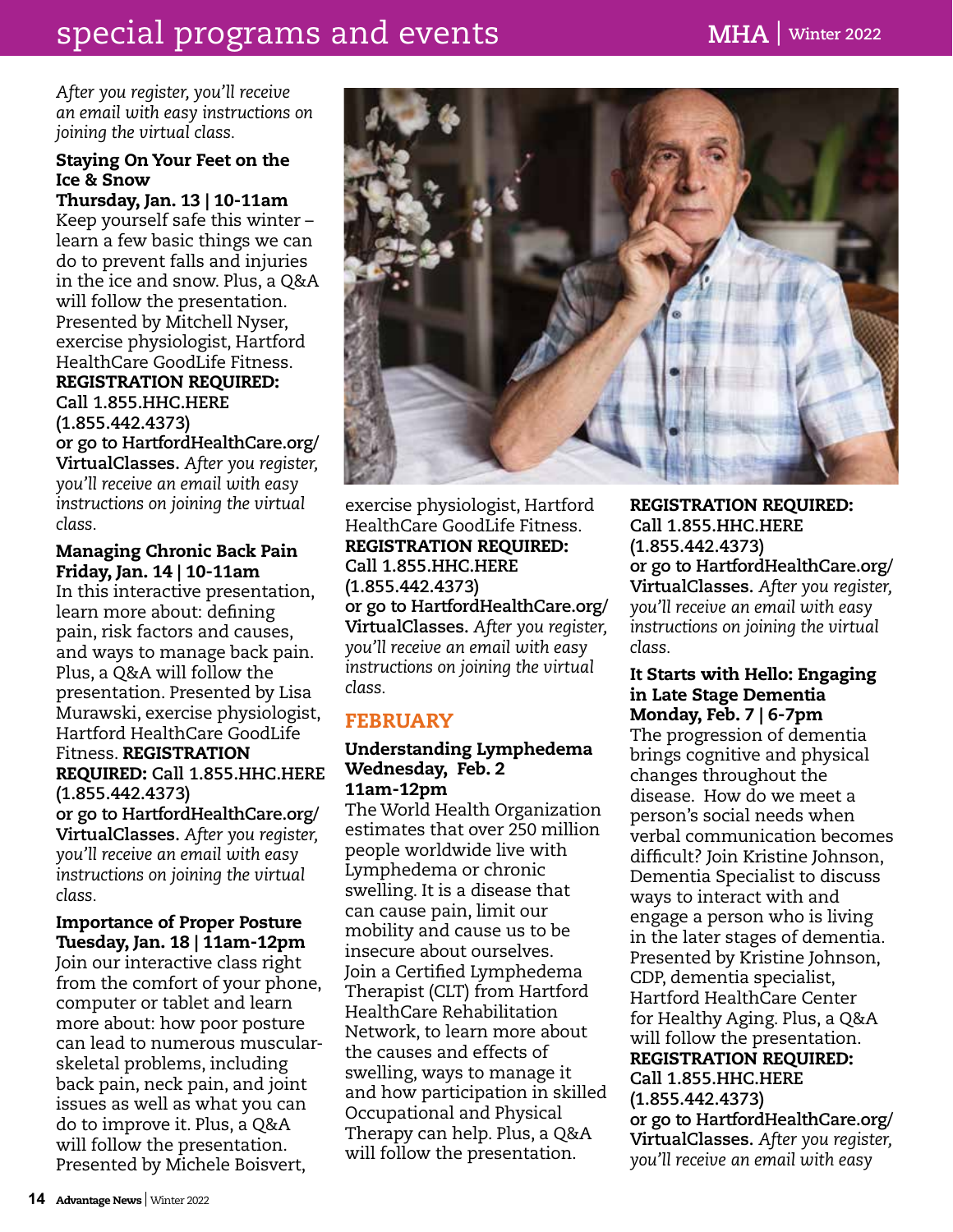*instructions on joining the virtual class.*

# Growing Older Can Bring New Purpose

Tuesday, Feb. 8 | 1-1:30pm Join our interactive class right from the comfort of your phone, computer or tablet to learn more about physical changes and what we can do, mental changes and how to combat them and how to continue to live an active and engaging life. Plus, a Q&A will follow the presentation. Presented by Alyssa Lombardi, exercise physiologist, Hartford HealthCare GoodLife Fitness. REGISTRATION REQUIRED:

**Call 1.855.HHC.HERE** 

**(1.855.442.4373) or go to HartfordHealthCare.org/ VirtualClasses.** *After you register, you'll receive an email with easy instructions on joining the virtual class.*

### How to Fall Safely Thursday, Feb. 10 | 10-11am

Sometimes, there's no way to avoid a fall. If you are aware of the inevitability of a fall, you can at least prepare properly to fall. Learn how to fall down the correct way forwards or backwards, all the details on how to do it safely to reduce the risk or lessen the severity of injury. Plus, a Q&A will follow the presentation. Presented by Mitchell Nyser, exercise physiologist, Hartford HealthCare GoodLife Fitness. REGISTRATION REQUIRED: **Call 1.855.HHC.HERE (1.855.442.4373)** 

**or go to HartfordHealthCare.org/ VirtualClasses.** *After you register, you'll receive an email with easy instructions on joining the virtual class.*



### Understanding Arthritis Wednesday, Feb. 16 12-12:45pm

Join our interactive class right from the comfort of your phone, computer or tablet and learn more about: causes of arthritis and how it is diagnosed, prevention tips. Plus, a Q&A will follow the presentation. Presented by Christine Solimini-Swift, exercise physiologist, Hartford HealthCare GoodLife Fitness. REGISTRATION REQUIRED: **Call 1.855.HHC. HERE (1.855.442.4373) or go to HartfordHealthCare.org/ VirtualClasses.** *After you register, you'll receive an email with easy instructions on joining the virtual class.*

# MARCH

# Exercise & Healthy Aging Tuesday, March 1 | 11am-12pm Join our interactive class right from the comfort of your phone, computer or tablet and learn more about: benefits of daily activities to shape physiology, exercise can be used as a tool to fight disease and age-related decline, types of exercise. Plus, a Q&A will follow the presentation. Presented by Michele Boisvert, exercise physiology, Hartford HealthCare GoodLife Fitness. REGISTRATION REQUIRED: **Call 1.855.HHC. HERE (1.855.442.4373) or go to HartfordHealthCare.org/ VirtualClasses.** *After you register, you'll receive an email with easy instructions on joining the virtual class.*

# How to Be Aware of Your Surroundings

Thursday, March 3 | 1-2pm In this interactive presentation, learn more about how to avoid slips, trips and falls. Plus, a Q&A will follow the presentation. Presented by Lisa Murawski, exercise physiologist, Hartford

# HealthCare GoodLife Fitness. REGISTRATION REQUIRED: **Call 1.855.HHC.HERE (1.855.442.4373) or go to HartfordHealthCare.org/ VirtualClasses.** *After you register, you'll receive an email with easy instructions on joining the virtual class.*

#### Keys to Consider: Driving and Dementia Friday, March 4 | 10-11am

Join this FREE webinar to learn more about: Progression of dementia; how dementia affects the skills needed to drive and safety concerns. Plus, a Q&A will follow the presentation. Presented by Kristine Johnson, CDP, dementia specialist, Hartford HealthCare Center for Healthy Aging. Hartford Health-Care GoodLife Fitness. REGISTRATION REQUIRED:

# **Call 1.855.HHC.HERE (1.855.442.4373)**

**or go to HartfordHealthCare.org/ VirtualClasses.** *After you register, you'll receive an email with easy instructions on joining the virtual class.*

# Understanding Lymphedema Wednesday, March 9 | 11am-12pm

The World Health Organization estimates that over 250 million people worldwide live with Lymphedema or chronic swelling. It is a disease that can cause pain, limit our mobility and cause us to be insecure about ourselves. Join a Certified Lymphedema Therapist (CLT) from Hartford Health-Care Rehabilitation Network, to learn more about the causes and effects of swelling, ways to manage it and how participation in skilled Occupational and Physical Therapy can help. Plus, a Q&A will follow the presentation. REGISTRATION REQUIRED:

C*ontinued on next page*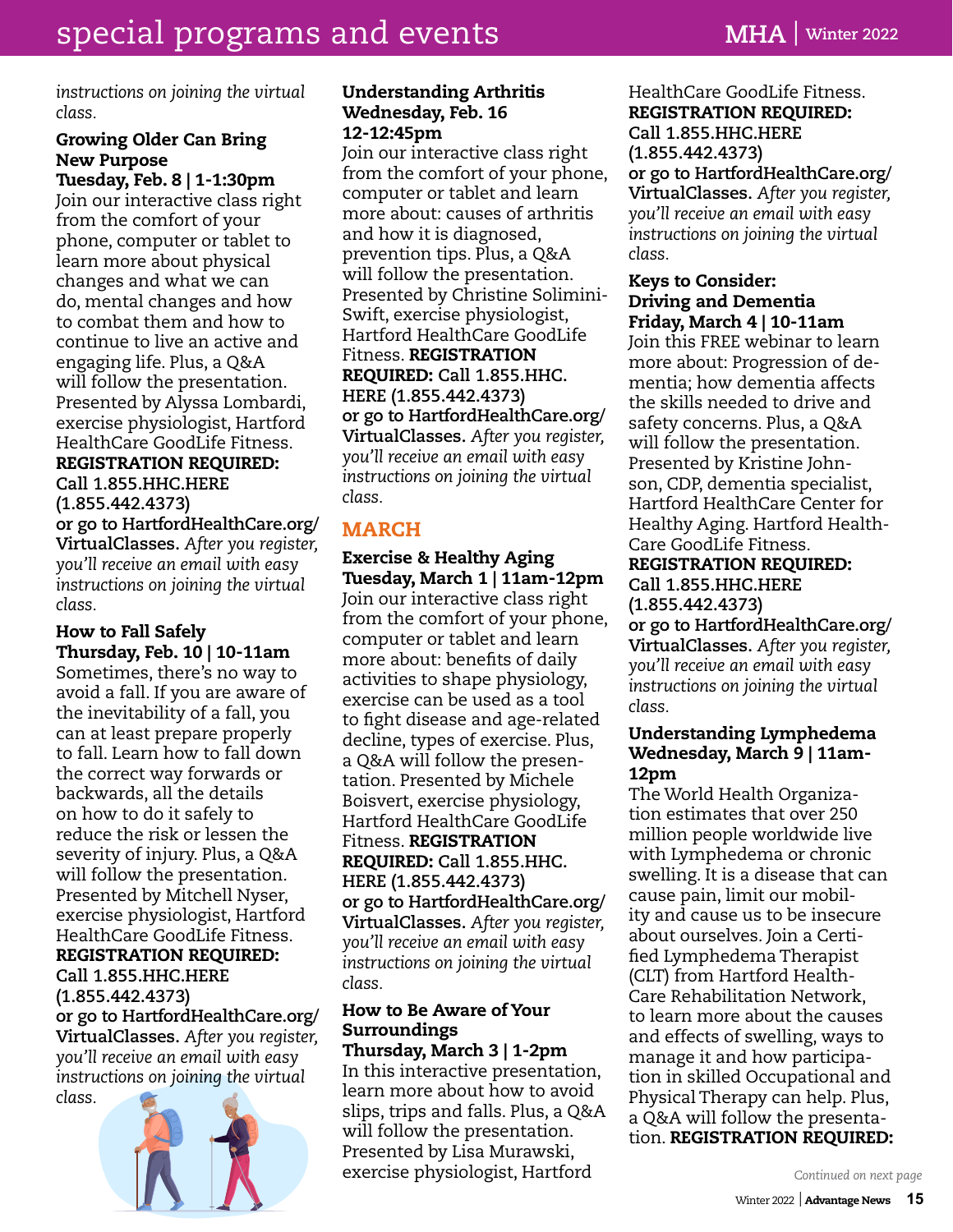#### **Call 1.855.HHC.HERE (1.855.442.4373) or go to HartfordHealthCare.org/ VirtualClasses.** *After you register, you'll receive an email with easy instructions on joining the virtual class.*

# Building Better Bones & Joints Wednesday, March 16 11am-12pm

Join our interactive class right from the comfort of your phone, computer or tablet and learn more about: bone and joint health, benefits of moving to maintain bone health and best exercises for your bones and joints. Plus, a Q&A will follow the presentation. Presented by Julie Sopchak, exercise physiologist, Hartford HealthCare Good-Life Fitness. REGISTRATION REQUIRED: **Call 1.855.HHC. HERE (1.855.442.4373) or go to HartfordHealthCare.org/ VirtualClasses.** *After you register, you'll receive an email with easy instructions on joining the virtual class.*

### Focused Awareness Meditation Wednesday, March 16 12-12:30pm

Join our interactive class right from the comfort of your phone, computer or tablet and learn more about: Scientifically based practice of medication, how to feel more relaxed, focused and calm and simple fivestep technique. Plus, a Q&A will follow the presentation. Presented by Christine Solimini-Swift, exercise physiologist, Hartford HealthCare GoodLife Fitness. REGISTRATION REQUIRED: **Call 1.855.HHC. HERE (1.855.442.4373) or go to HartfordHealthCare.org/ VirtualClasses.** *After you register, you'll receive an email with easy instructions on joining the virtual class.*

What is Dementia? Not All Dementia is Alzheimer's Disease Thursday, March 24 | 2-3pm Join this FREE virtual class to learn more about the different types of dementia, identify different symptoms and the importance of knowing the diagnosis. Plus, a Q&A will follow the presentation. Presented by Patty O'Brian, CDP, dementia specialist, Hartford HealthCare Center for Healthy Aging. REGISTRATION REQUIRED: **Call 1.855.HHC.HERE (1.855.442.4373) or go to HartfordHealthCare.org/ VirtualClasses.** *After you register, you'll receive an email with easy instructions on joining the virtual class.*

# **Medicare**

*class.*

Medicare 101: Understanding Your Options Dates include: Jan. 19, 24 & 26. Feb. 2, 3, 7, 10, 16, 17, 23 & 24. March 2, 3, 7, 10, 14, 17, 23, 24, 28 & 30. Call for times. Medicare 101 focuses on the basics of Medicare and understanding your Medicare options. Learn how it works; the different parts of Medicare; when to enroll; how to choose your plan; and your options including Medicare Advantage Plans, Medicare Supplement Plans and Prescription Drug Plans. Presented by Sara Mitchell, Medicare educator. Sponsored by Hartford HealthCare and Integrated Care Partners. REGISTRATION REQUIRED: **Call 1.855.HHC.HERE (1.855.442.4373) or go to HartfordHealthCare.org/ VirtualClasses.** *After you register, you'll receive an email with easy instructions on joining the virtual* 

# Making the Most of Medicare's Open Enrollment Period Jan. 18, 24, 31, Feb. 8, 15, 22, 28, March 8, 15, 21, & 29. Call for times.

The webinar focuses on understanding your opportunity to make a Medicare Advantage plan change during the Open Enrollment Period and important things to consider if you're thinking of switching to a different Medicare Advantage plan. Presented by Sara Mitchell, Medicare educator. Sponsored by Hartford HealthCare and Integrated Care Partners. Registration required. REGISTRATION REQUIRED: **Call 1.855.HHC.HERE (1.855.442.4373) or go to HartfordHealthCare.org/ VirtualClasses.** *After you register,* 

*you'll receive an email with easy instructions on joining the virtual class.*

# **Virtual Series**

# Dementia Caregiver Series

The Dementia Caregiver Series is offered at various dates and times. Participants should select one series and are encouraged to attend all five sessions.

# Topics include:

Session 1: **Overview of Dementia**

# Session 2:

**Basics of Good Communication and Understanding Behaviors**

# Session 3:

**Safety in the Environment and How to Structure a Day with Activities**

# Session 4:

**Taking Care of the Caregiver and Care Options**

# Session 5:

**Overview of Community Resources that May Be Helpful**  *Presented by a Certified Dementia*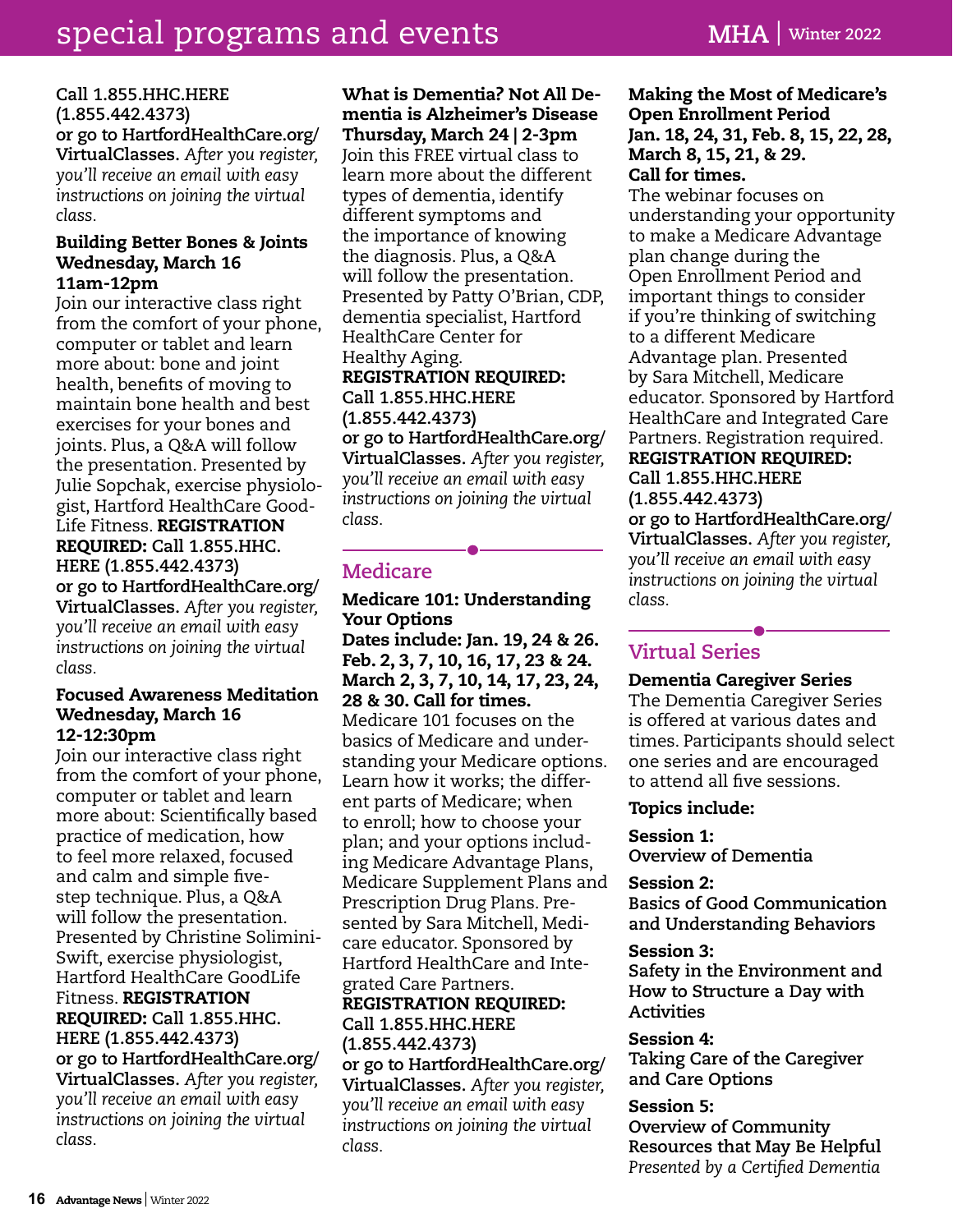# **MHA** | **Winter 2022** special programs and events **MHHA** | **Winter 2022 Spring 2021**

*Specialist from Hartford HealthCare Center for Healthy Aging.*

### Tuesdays:

Jan. 4, 11, 18, 25 & Feb. 1, 10:30am-12pm.

*OR*

Thursdays: Feb. 3, 10, 17, 24 & March 3, 6-7:30pm.

*OR*

Wednesdays:

March 2, 9, 16, 23 & 30, 1-2:30pm. REGISTRATION REQUIRED:

**Call 1.855.HHC.HERE (1.855.442.4373) or go to HartfordHealthCare.org/ VirtualClasses.** *After you register, you'll receive an email with easy instructions on joining the virtual class.*

# Live Well Chronic Conditions Self-Management Virtual Workshop

Mondays: Jan 17, 24, 31, Feb 7, 14, 21, 2-4pm. Orientation: Jan 10, 2-3pm There are no March dates scheduled.

Are you an adult with an ongoing health condition such as arthritis, high blood pressure, heart disease, chronic pain, anxiety or depression? Or do you care for someone who does? Live Well with Chronic Conditions is a community based six-week workshop series for adults and their caregivers who want to learn ways to manage their chronic diseases. *Presented by: Amina Weiland, resource coordinator, Hartford HealthCare Center for Healthy Aging and Carley Taft, Community Health Educator, North Central Area Agency on Aging.*

REGISTRATION REQUIRED: **Call Amina Weiland, 860.286.3236 or email Amina.Weiland@hhchealth.org.**

# Healthy Brain Series

The Healthy Brain Series is offered at various dates and times. Participants should select one series and are encouraged to attend all five sessions. *Presented by a certified dementia specialist from Hartford HealthCare Center for Healthy Aging.*

# Topics include:

Session 1:

**Challenge Your Mind Daily: Activities to Keep Your Mind Sharp**

Session 2: **Feeding the Brain: The Importance of Diet and Hydration**

### Session 3:

**Benefits of a Purposeful Life: Finding Meaningful Engagement as You Age**

Session 4: **Good Sleep and Brain Power: The Importance of Sleep and Your Brain**

# Session 5:

**The Blue Zones: Lessons for Living Longer from the People Who've Lived the Longest**

# Thursdays:

**Jan. 6, 13, 20, 27 & Feb. 3, 1-2pm.** *OR*

Tuesdays:

**Feb. 1, 8, 15, 22 and March 1, 10-11am.** *OR*

# Mondays:

**March 7, 14, 21, 28 & April 4, 6-7pm.**

REGISTRATION REQUIRED:

**Call 1.855.HHC.HERE (1.855.442.4373) or go to HartfordHealthCare.org/ VirtualClasses.** *After you register, you'll receive an email with easy instructions on joining the virtual class.*

# **Open Houses**



Cedar Mountain Commons 3 John H. Stewart Drive, Newington **Saturdays: Jan. 29, Feb. 12, March 26, 9am-1pm.**  Call Marie Pugliese to schedule a tour, **860.665.7901.**



Arbor Rose at Jerome Home 975 Corbin Ave., New Britain **Sundays: Jan. 30, Feb. 27 & March 27, 10am-2pm.** Call Karen Alix to schedule a tour, **860.229.3707.**



The Orchards at Southington 34 Hobart St., Southington **Saturdays: Jan. 15, Feb. 19 & March 19, 9am-1pm.** Call Antoinette Ouellette to schedule a tour, **860.628.5656.**



Mulberry Gardens of Southington 58 Mulberry St., Plantsville **Saturdays: Jan. 29, Feb. 26, March 26, 9am-1pm.**  Call Marie Terzak to schedule a tour, **860.276.1020.**